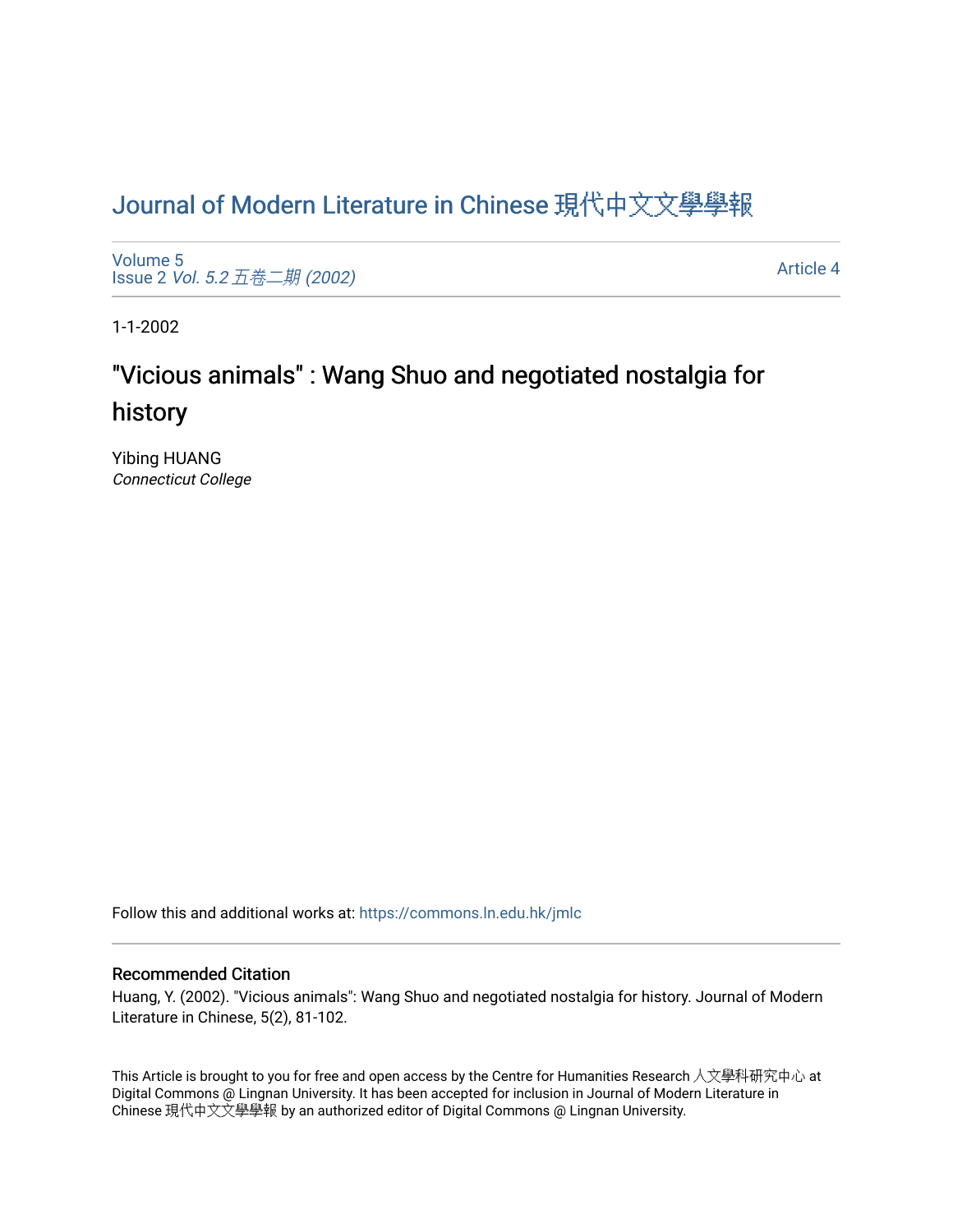## **"Vicious Animals": Wang Shuo and Negotiated Nostalgia for History**

## **Yibing Huang**

While constantly provoking controversies, Wang Shuo has been the darling of the Chinese literary market throughout the 1980s and 90s, the so-called reform era. He is the creator of the brand-new "hooligan literature" *(pizi wenxue)*, in the form of "best-sellers" and popular fiction. Born in 1958 and growing up in a military compound in Beijing, Wang Shuo is one generation younger than that of the Red Guards and received his entire education during the Cultural Revolution. He joined the PLA navy in 1976 and worked in a state-owned pharmaceutical company in Beijing in the early 1980s. In 1983 he quit his job, engaged in various shady enterprises with his friends, and went broke. Only then did he determine to sit down and write fiction. Wang Shuo's own life experiences provided unique material for his autobiographical or semi-autobiographical "hooligan" sagas.

Wang Shuo's popularity is so self-evident that he dares to make one of his characters in the novel *Playing for Thrills (Wande jiushi xintiao)* (1988) say the following: "You must have read his stuff. In China now the only book with a larger print run is *Selected Works of Chairman Mao*" (Wang Shuo 1997: 44-45).<sup>1</sup> Now, this juxtaposition may seem merely a blasphemous joke, since Wang Shuo's own style is often viewed as frivolous when compared to Mao's didacticism. But, this joke may actually invoke an important question regarding Wang Shuo's relationship to the Cultural Revolution and Mao himself. As a

痞子文學

玩的就是心跳

<sup>1</sup> In citations from *Playing for Thrills,* I have used Howard Goldblatt's translation (1997), which I have occasionally modified in the direction of greater literalism while consulting the Chinese original (Wang 1995). For citations from Wang Shuo's other fictional works discussed in this article, I have provided my own translations.

*Journal of Modern Literature in Chinese* **5.2 (January 2002): 81-102 © 2002 Lingnan University**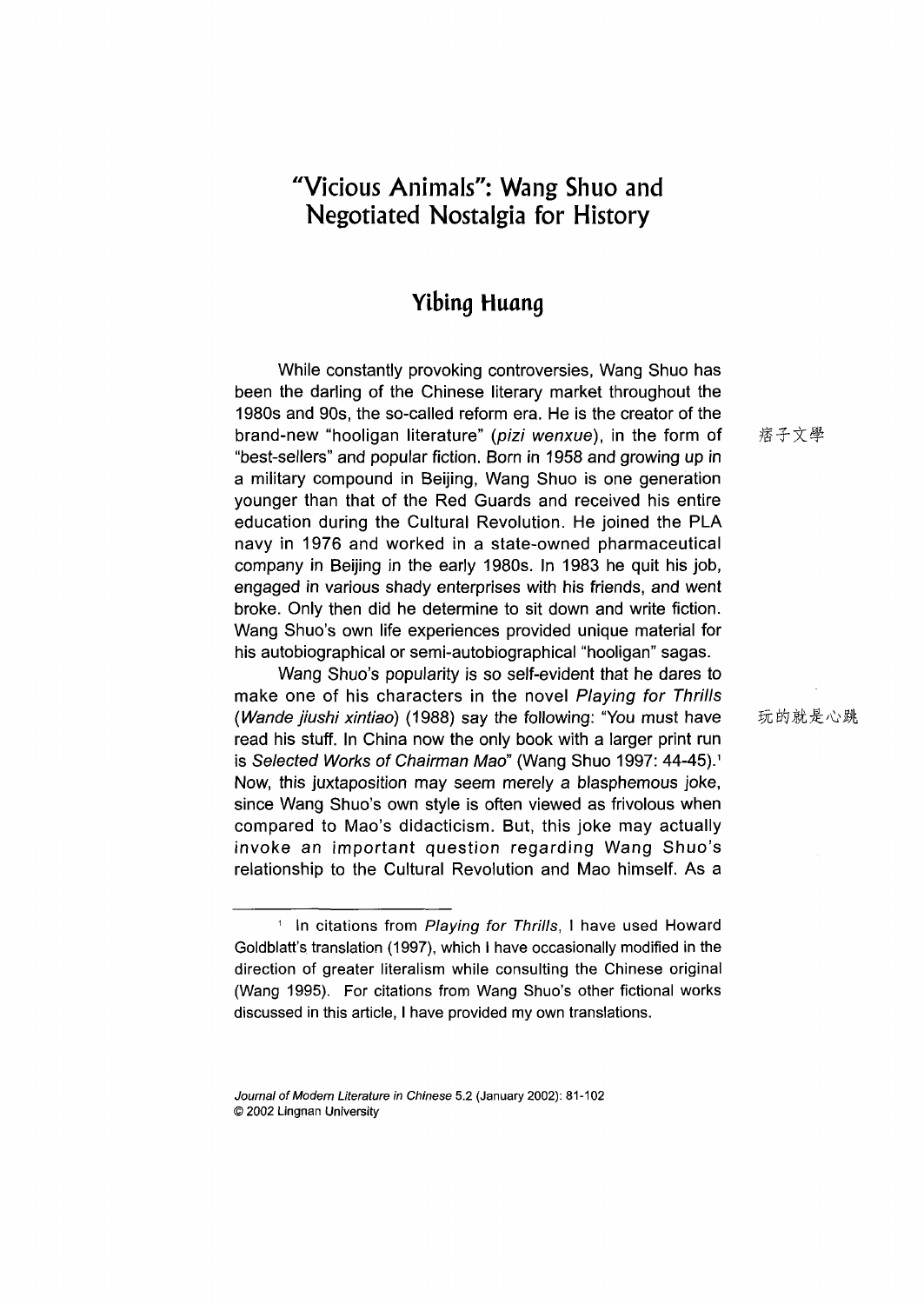#### **82** Yibing Huang

玩主流氓 self-proclaimed "playing master" (wanzhu) and "hooligan" (pizi or *liumang),* is Wang Shuo purely a subversion of Mao, or a corrupted version of Mao? It is hard to give a yes/no answer to this, particularly since Mao's own public image has also undergone dramatic (if also quite contradictory) transformations during the last two decades. In particular, in the Western media, Mao has fallen considerably from the great helmsman to not only a cold-blooded tyrant, but also a notorious Casanova, or, simply a hooligan himself.<sup>2</sup> The transition from Mao to Wang Shuo, from revolution to hooliganism, shows that there is an internal dialectic that bonds these seemingly opposite extremes of China's course during these last two decades of the reform era. This dialectic is what I propose to investigate in this article.

浮出海面

In Wang Shuo's novella *Emerging from the Sea (Fuchu haimian)* (1985), there is a short exchange between the male and female protagonists when they first meet:

- That girl said to me smiling: "Now I know what your vocation is\_" I waited for her words.
	- "Hooligan." She joked a bit over-exaggeratedly.

Lao Ji immediately led others to laugh, and laughs continued; I had to follow, smiling too: "No, nothing to do with hooligans; they said that I am a 'young reformer."' (Wang Shuo 1995: 93; qtd. from Gao 1993: 217)

This is a typical case of how Wang Shuo and his protagonists play with identity labels. Later in the 1990s Wang Shuo the author himself would even push this play one step further and claim:

All the motivating forces of reform and openness come from hooligans. It is the hooligans who do business, build factories, and open shops. It is their craziness that propels the society... Take a look: all those who have really succeeded, who have already become rich, are all hooligans.

In fact, what has made Wang Shuo's appearance on the literary scene in China in the 1980s scandalous is this very ambivalence

<sup>2</sup> This may, at least partially, be due to the publication of Li (1994).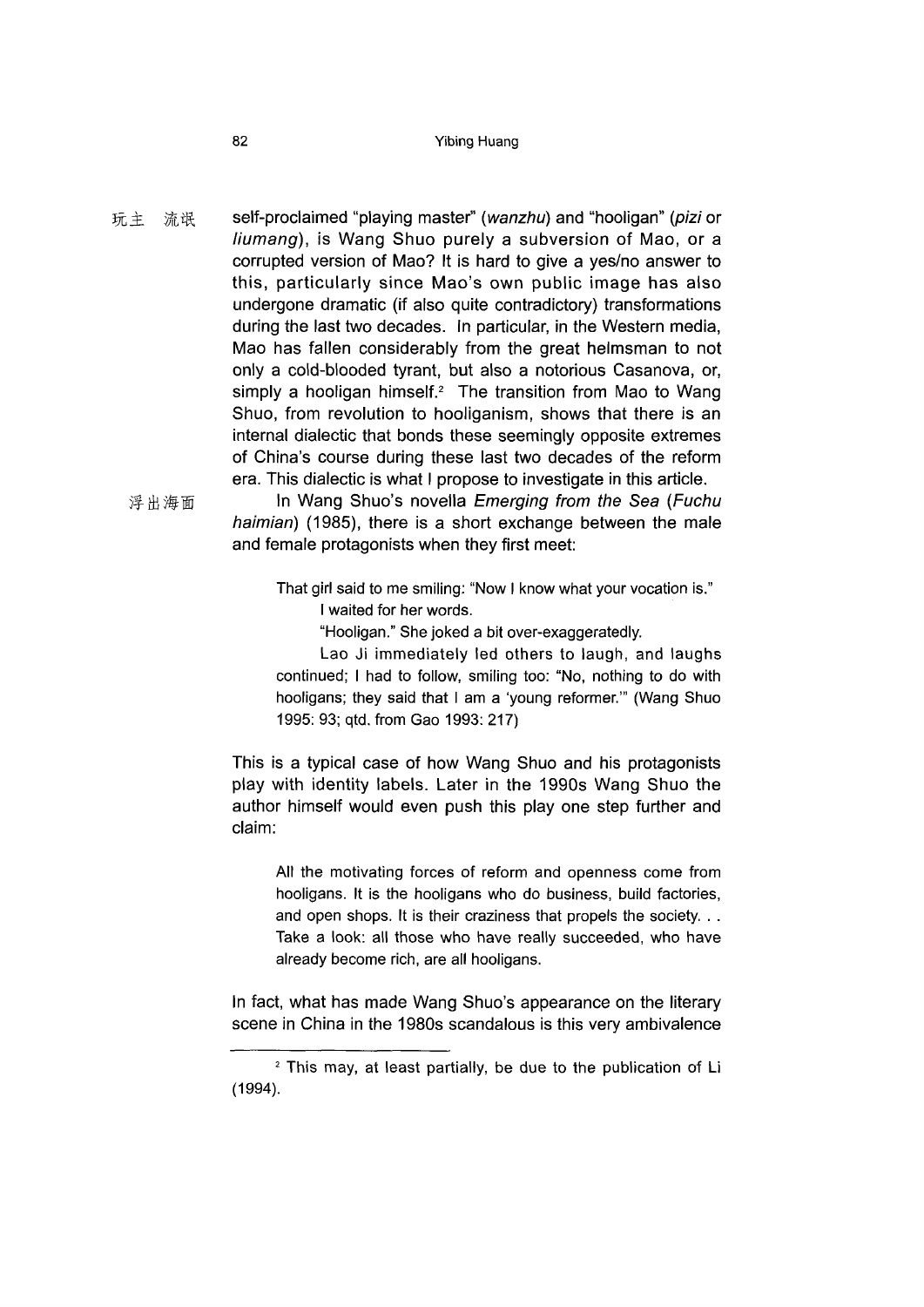of his origin and the shifting identity between a "hooligan" and a "reformer."

In retrospect, we will find that one of the direct consequences of the Cultural Revolution's denouement is the bankruptcy of the ideological purism of "socialism" and "revolution." "Revolution" itself has largely been replaced by "reform," while socialism is increasingly hollowed out by capitalism. The latter occurs despite the party's official insistence that "reform" is a self-perfection of socialism. That is to say, "reform" itself is a rather ambiguous cover-up and has produced an equally ambivalent present. The pure and monolithic socialist and revolutionary world has now lost its own legitimacy and has been giving in to its opposite: a hybrid capitalist world operating under the name of "reform."

Of course, this capitalist "present" of the "reform" is not fully articulated and correctly named, but remains rather anonymous—as Marx put it, "here the content goes beyond the phrase" (Marx 1978b: 597). Yet precisely due to its anonymity the emergence of this new "present" only causes even greater anxiety, since it remains unrepresented and unrepresentable. The teleological halo is lost before anybody is able to possess a proper historical awareness of it.

In this light, Wang Shuo stood uniquely, starting from the 1980s, as one of the very first writers who directly responded to the "present" by introducing the equally ambivalent "hooliganism" in the arena of popular fiction. By definition hooligans live exclusively in the present, willfully blind to the burden of history and the shadow of the Cultural Revolution. They neither reflect nor metaphysicize, but simply act and play, indulging in crooked economic schemes and womanizing. In short, they are adventurists in a new, unknown social territory, acting as an acid, permeating the old world of socialism and creating a moral void. "Who needs history if we have got the present?" We can almost immediately recognize a trade-mark Wang Shuonian sarcastic laughter whenever the word "history" is invoked in Wang Shuo's works.

But while Wang Shuo celebrates the carnival of the forever fluid and rootless socialist-capitalist present of contemporary China, in the same body of his works we also can constantly hear the angel of history's whisper: "Never forget history!"—just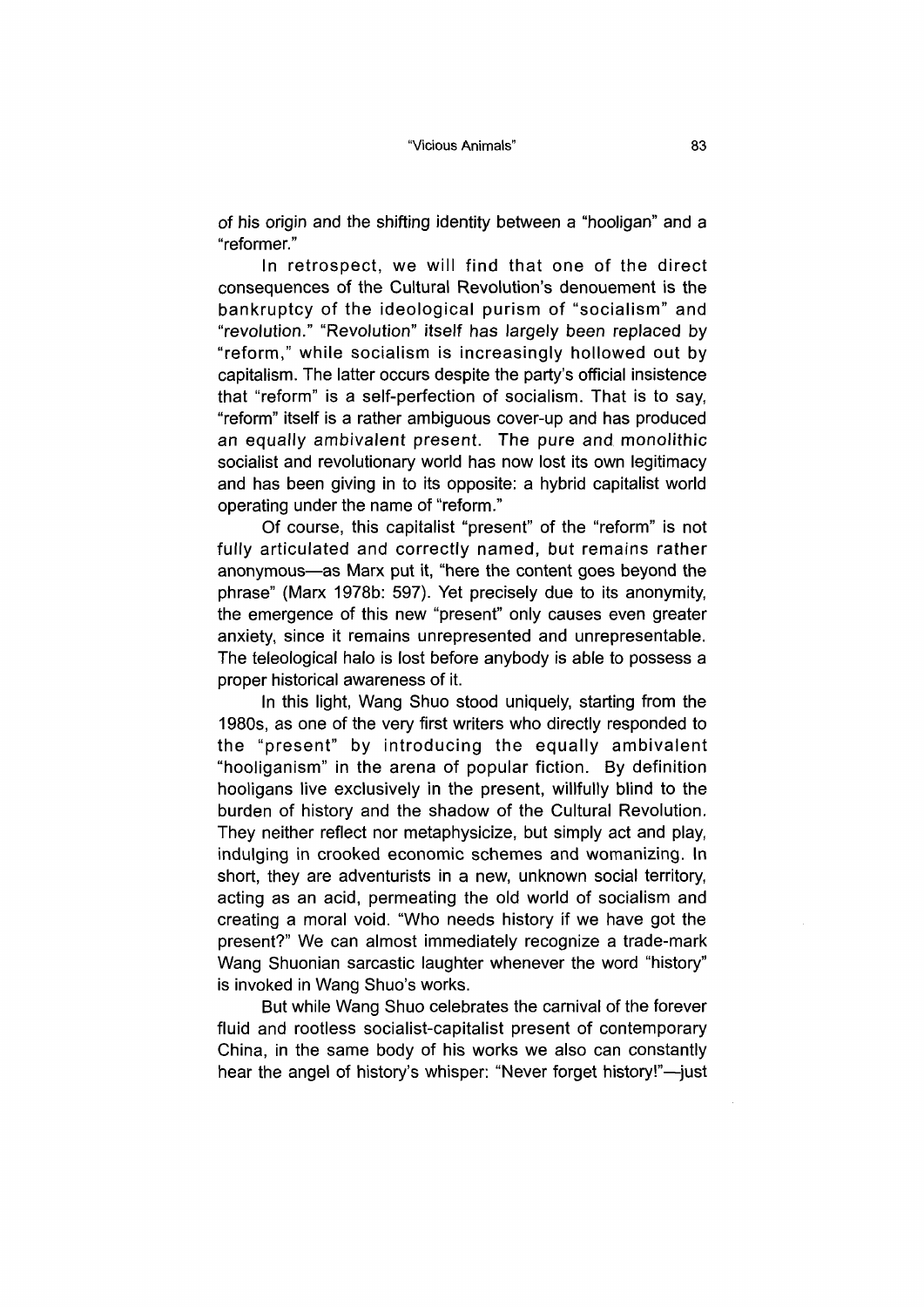like in the early 1960s when Mao once issued a similarly structured im perative, "Never forget class struggle!" A genealogical investigation will soon reveal the dual identity of the Wang Shuonian "hooligans." Self-proclaimed as the very vanguard of reform, the Wang Shuonian "hooligans" are actually transformations from the very idealistic generation of ''masters of the future" who finished their early education during the Cultural Revolution and have retained and recycled Red Guard mentality in a peculiar way. It is the sudden rupture between the two worlds of socialism and capitalism in the late 1970s that constitutes the very historical moment in which these "masters of the future" find that they are no longer compatible with their previous incarnations. It is also the sudden revelation of this moment that has propelled them to be reinvented as hooligans who have determined to ride the new wave of capitalism and become "masters of the present." Moreover, this transformation has been a rather traumatic and if only psychologically violent one, much less frivolous and joyful than it may appear.

What comes out in the end, then, is a kind of hybrid history or autobiography which constantly negotiates and creates compromises between the past and the present, between the Cultural Revolution and socialism in the 1960s and 70s on the one hand and economic reform and capitalism in the 1980s and 90s on the other, between "masters of the future" and "masters of the present." Indeed, this hybrid transformation from revolution to capitalism is what is encoded in the titles of two of Wang Shuo's novels that we will discuss below—Playing for 動物凶猛 *Thrills* and Vicious Animals (Dongwu xiongmeng) (1991)—and is a manifestation of eclecticism itself (also see Ci 1994). More accurately, what Wang Shuo has created is a new genre: the current success story of capitalism in contemporary China with its uncertainty regarding the present and constant nostalgia for its socialist origins.

## **Plaving for Thrills: A "Capitalist Manifesto" and the Second Coming of the Cultural Revolution**

The narrative of *Playing for Thrills* is a highly engaging and innovative one, which combines farce and suspense, two modes that Wang Shuo has deftly deployed in his previous works. It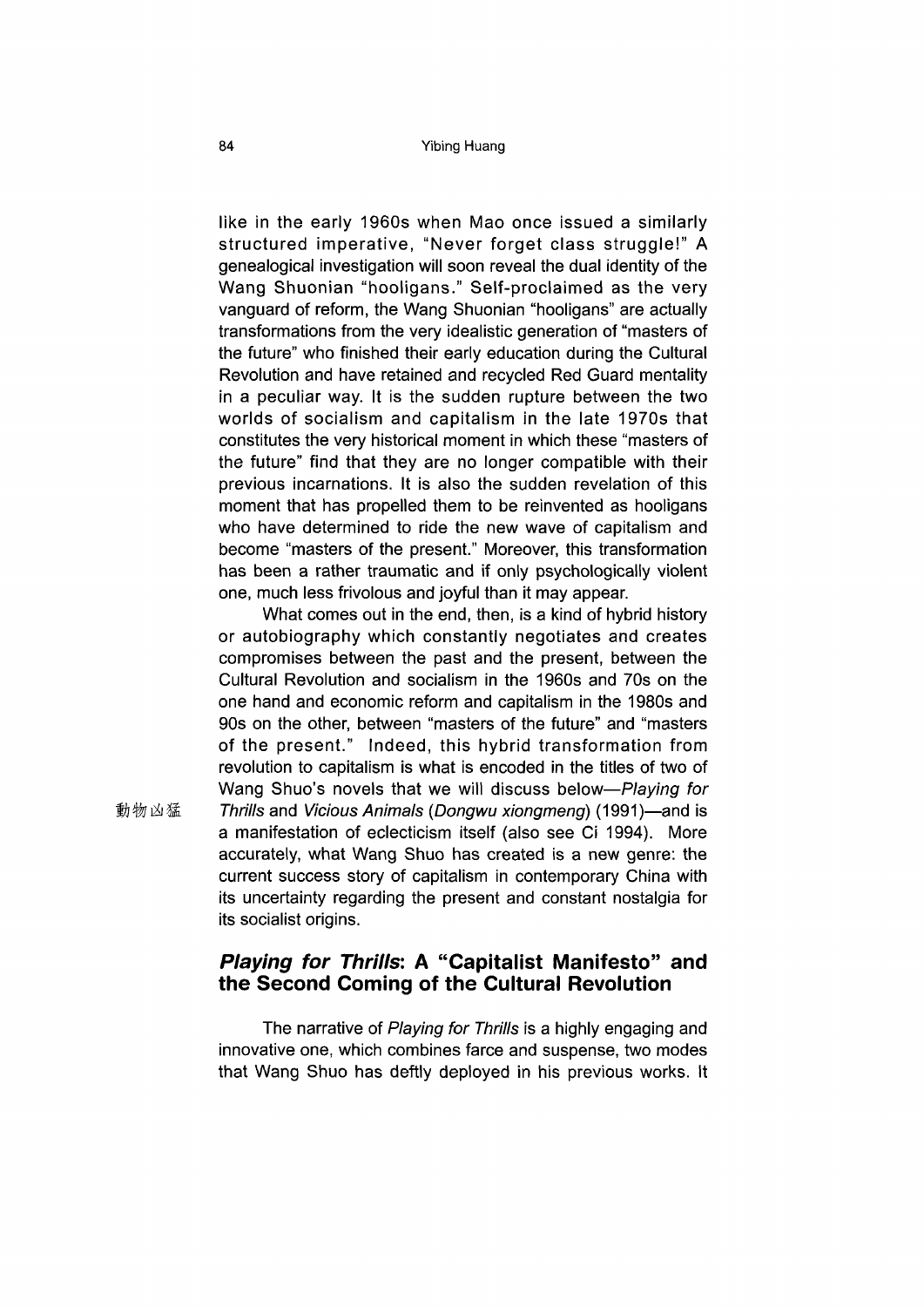starts with the "present" of 1988, which appears orgiastically jubilant and scandalously playful. Fang Yan, the first person narrator and protagonist as well as the alter ego of Wang Shuo himself, indulges in his usual activities of gambling and womanizing. But all of a sudden, in a Kafkaesque scene, he finds himself visited and interrogated by the police. He is suspected of having committed a murder ten years previously (which, according to clues in the novel, ought to be 1978), the year when the post-Cultural Revolution open-door policy was officially adopted and the economic reforms started. In order to prove his own innocence, he has to recount what he did during seven specific days at that time. However, having immersed himself for too long and far too deeply in the instant games of the present played with his gang of "hooligan" friends, Fang Yan finds himself utterly unable to recall the recent past. Here, both the readers and Fang Yan himself begin to realize that the carnivalesque present, which appears to be free of social restriction and historical burden, is actually not as healthy or normal as it appears. It starts to reveal its other side, plagued by social paralysis and historical amnesia. As in the case of the Madman in Lu Xun's "A Madman's Diary" (Kuangren riji), suddenly there is a historical urgency for Fang Yan to re-situate and re-assess his own identity and relationship with the present.

In going back to the origin of Fang Yan's crisis and disillusionment, we arrive ultimately at a moment of rupture and trauma, thirteen days in 1978 in a southern city (most likely Guangzhou). It was a moment charged with a then-nascent awareness of the social and ideological rupture and transformation from socialism to capitalism in the late 1970s.

Facing the street traffic, Fang Yan's friends were fancying a new coup d'etat as if playing a game:

"Then the city would be under our martial rule. We'd shoot our way into the municipal government and change it into the commune, where we'd form a revolutionary council and take turns holding the reins of power."

"Right, we can't repeat the mistakes of the Paris Commune," Gao Yang announced with a laugh. "We shall use an iron fist, that's the only way to consolidate power. Burning some books and burying a few Confucians alive, big deal. When we start the killing, there will be rivers of blood..."

狂人日記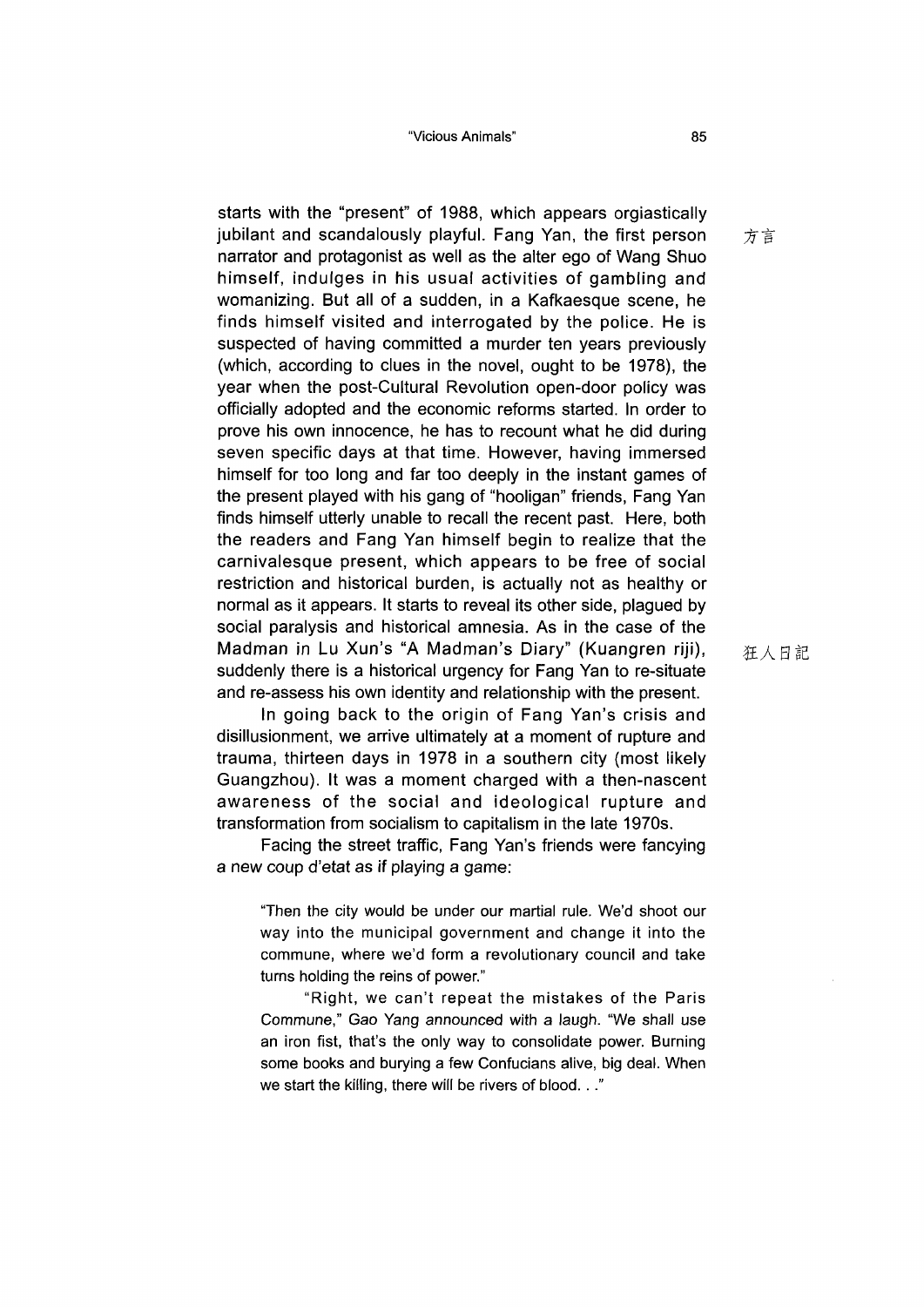"What if the rest of us joined forces to kill you?" Xu Xun laughed. "Because by then we'd all have fiefdoms and troops under our command."

"Then we'll launch a 'Cultural Revolution," Gao Yang replied. "You'll be criticized and ostracized and trampled under ten thousand feet."

Everybody laughed and loved every minute of it. (Wang Shuo 1997: 306-08)

Beneath this seemingly naive and joking facade, again, a real and serious message has been conveyed: the form of the Cultural Revolution has gained its permanent currency in the consciousness of Fang Yan or Wang Shuo's generation, and it can be recuperated as a vehicle carrying the paradoxical or mixed contents of the upcoming new era. In other words, even if the void of definite ideological content is incarnated only as a game, the transformation from socialism into capitalism is going to be just as violent, unpredictable and traumatic (if only psychologically) as the most recent Cultural Revolution. In this sense, we are once again reminded that "playing" itself is indeed "for thrills" and cannot be overlooked as purely frivolous and harmless.

It is along this direction, replete with a catastrophic imagination, that we are led to the very first day of the thirteen days, which appears near the ending of the novel yet is really the beginning of the original story. It is at this point that the first person narrative almost unnoticeably changes into a third person narrative: "I" has become "Fang Yan." And the scene is set in the big city square where Fang Yan and his army friends just arrived after they were newly discharged from the navy: "I like it here,' Fang Yan said happily as he took in the view around the square. 'I really take to the sun-drenched southern cities. I enjoy seeing elegant homes and handsome, well-dressed people"' (Wang Shuo 1997: 320). Yet his friend Gao Yang immediately put him and others down by saying, "if you plan to stick around here, you'd better either make a lot of money or learn to do without." This provoked others to fight back:

高洋

"Why should we do without?" Xu Xun said with his eyes wide open. "Who are we, anyway? We've always been the cream of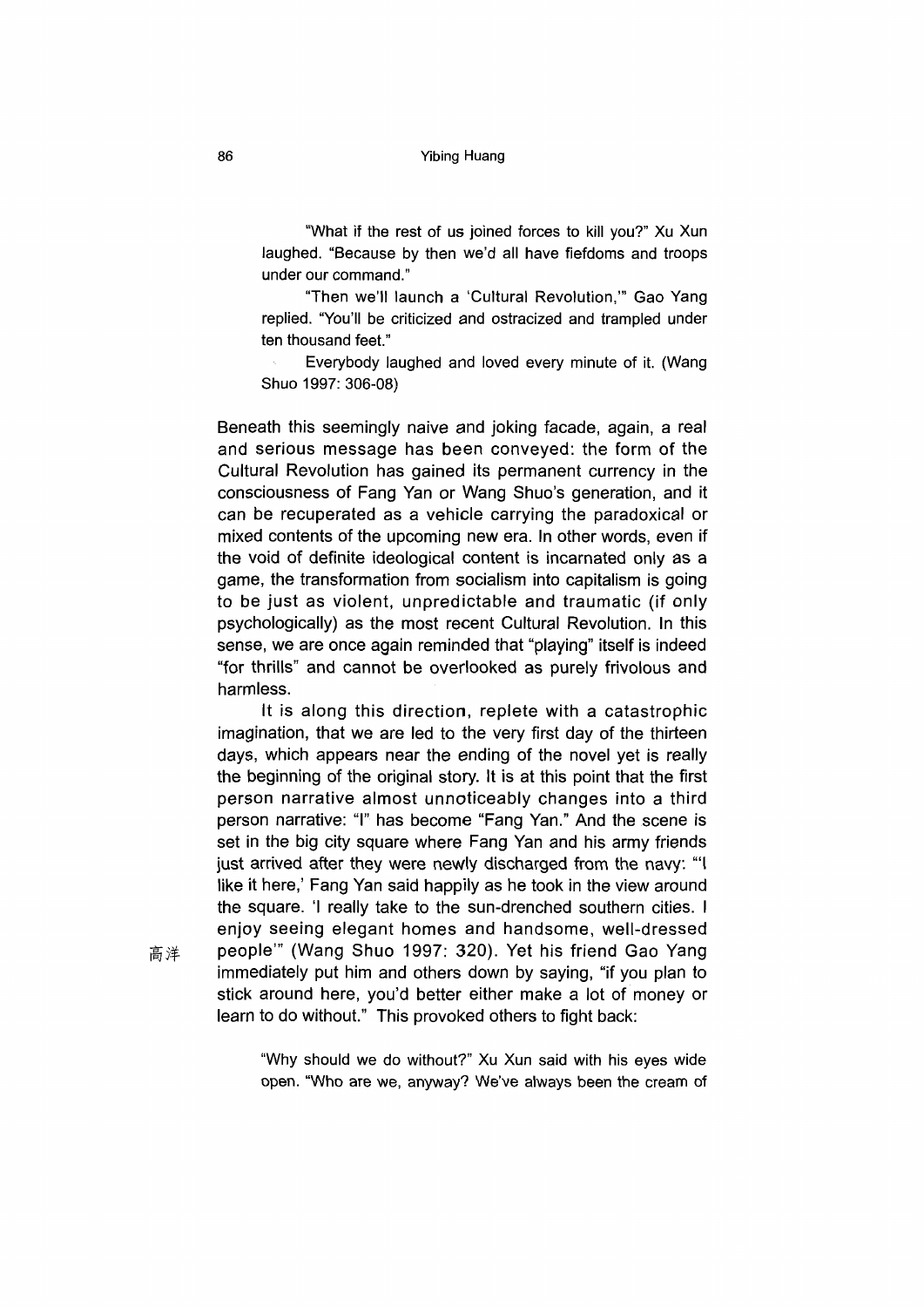the crop. We're people who eat meat while others drink soup, and this is no time to change."

"I don't believe it," Wang Ruohai protested loudly. "How could a great place like this not hold anything for us? Who are the masters of the nation? I'll send my troops to level the place."

"Right, don't lump us together with those people. Let those fuckheads make their fortune, then when they've got enough, we come at them with a one-hit-and-three-anti's campaign, and confiscate everything." Fang Yan said. "Why do we need money? We can manage as well without money as other people can with it. Don't they know where they are? Whose world is this? Don't tell me it's capitalism now." (Wang Shuo 1997: 321- 22**)**

It is here again that Gao Yang spoke almost solemnly, in the tone of a new prophet:

"Ignore them," Gao Yang said to Gao Jin. "They are still in their dreams. Give them a few days here, and just watch them change. What good is money? Lots of good. There are two kinds of people who don't know the value of money: those who are born with it and those who have never tasted the joy it brings. Don't fucking pretend to be high-principled nobility! Where will you find China's nobility? They're in power now, but back thirty years ago they were all just a bunch of cowherds. Close down the national treasury, and they'll all be out on the streets begging." (Wang Shuo 1997: 322)

What immediately follows this prophecy is a highly allegorical scene with Gao Yang further providing its background voice:

Just then a building on the edge of the square caught fire. . .half the building was engaged, flames burning through the roof and leaping into the bright sky, now painted red. Clouds of black smoke billowed upward to foul the vast blue sky. Speeding fire engines dragged siren wails behind them as they converged on the square and rushed to the building in flames.

"I am utterly tired of all those people who have no capital but act like they're members of the nobility, the upper class. The task of this epoch is to bury people like that, eliminate their kind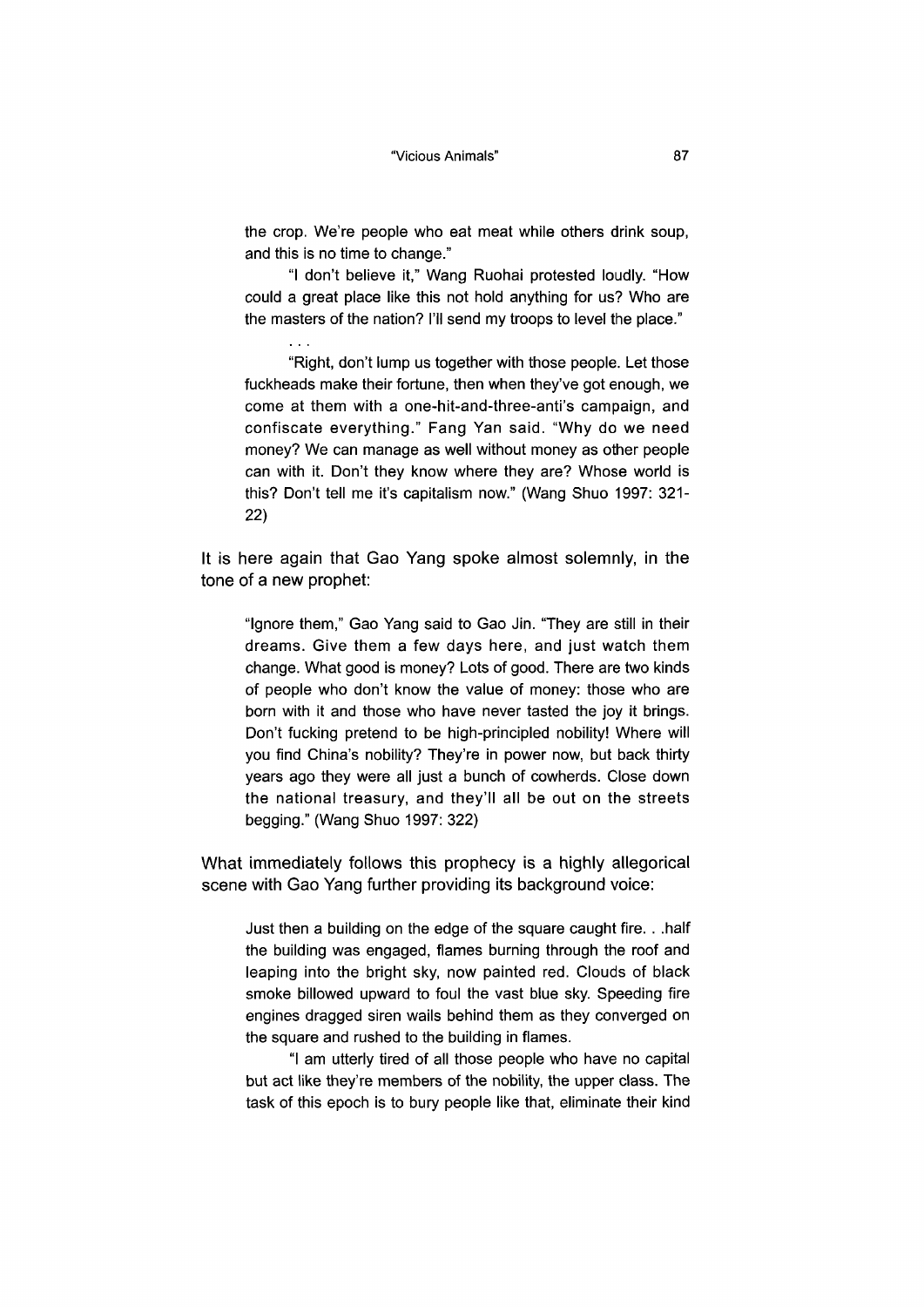#### **88** Yibing Huang

from the face of the earth before they spawn the second generation," Gao Yang said ferociously. "Their demise won't even match that of the descendants of the Manchu dynasty, who at least left behind treasures that could be pawned for cash. All these people have at home is ugly government-issue furniture."

The high-rise was now a towering inferno, as bright as an enormous pine torch. In the radiant sunlight the flames were the reddest of red. . .flames leaped into the red and black sky, burning fiercely, a wanton display of might high up; rooftops, some flat, others tapered, were bathed in serenely stupefying sunbeams. (Wang Shuo 1997: 322-23)

The fire broke out on the square under the blue sky and in the radiant sunlight, against a strangely serene backdrop as if it already had been accepted as part of everyday reality. This is indeed an apocalyptic scene and endows Gao Yang's pronouncement with an ever obvious historical urgency which, however, could not yet be fully discerned and absorbed by other people such as Fang Yan himself who, as Gao Yang put it, were "still in their dreams." What Gao Yang is pronouncing is almost a *Capitalist Manifesto* (in the mode of Marx's *Communist Manifesto)* that foresees an even greater disruptive historical force immediately following the Cultural Revolution. In other words, ironically, what is to come is neither a restoration (of the social order and power structure before the Cultural Revolution) nor just a reform, but something far beyond most people's scope of understanding back then. It is going to be a totally new experience, and in fact a new revolution.

In this sense, Gao Yang happened to be the real mouthpiece of Wang Shuo the author in 1988. He gave a deadly blow to the whole "master mentality" nourished by the Red Guard generation during the Cultural Revolution, a mentality which had enabled Fang Yan and his other friends to view themselves as the natural inheritors and future masters of the nation. He was also correct in predicting that Fang Yan and the others would soon change from residual naive and idealistic "future masters" of the nation into cynical and pragmatic "playing masters" of the present. Seen from this view, the idealistic education or "Bildung" of the young generation that culminated during the Cultural Revolution has now gone bankrupt altogether.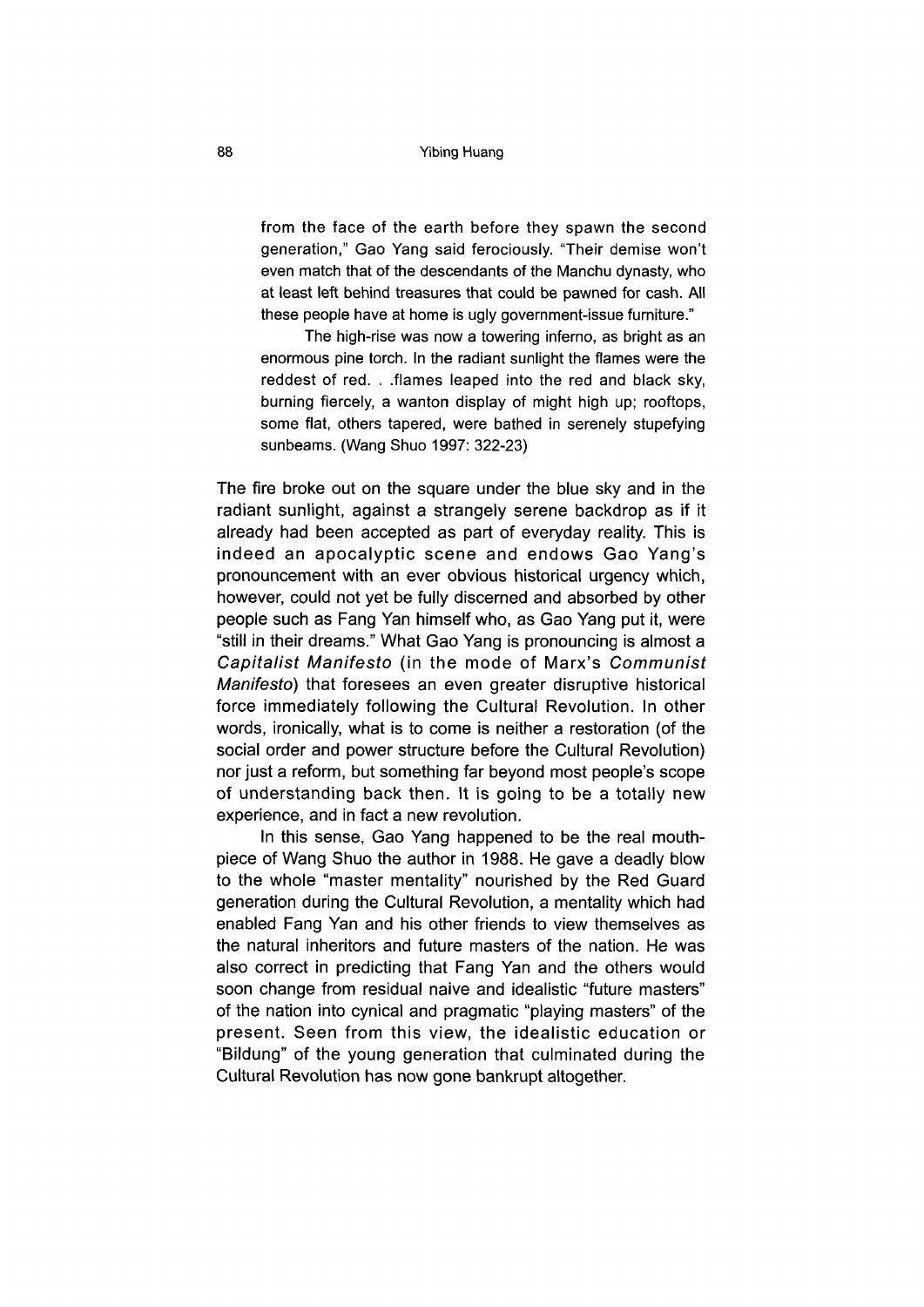"Vicious Animals" **89**

But—and here is the key—what turns out to be most ironic and unsettling about Gao Yang's pronouncement is that, if we examine it carefully, we shall discover that Gao Yang's prophecy of the apocalyptic coming of capitalism is screened through the very lens of the Cultural Revolution itself. That is to say, Gao Yang was, in a backhanded fashion, almost predicting the second coming of the Cultural Revolution itself, only this time as a radical revolution swept against the whole socialist past of China over the last thirty years. Even more clearly, the pronouncement that "[t]he task of our epoch is to bury. reminds one of the very style of another of the most famous and frequently quoted of Mao's dictums and the Red Guards' mottoes during the Cultural Revolution: "Our generation of youths will participate in the battle to bury imperialism with our own hands. The task is heavy and the road is long, and yet the Chinese youths with great determination must fight with all our lives to accomplish our great historical mission" (Yang 1993: 51). The difference is that now Gao Yang (and later Fang Yan and the others too) has recuperated and recycled the whole Cultural Revolution along with its radicalism, only, ironically, to serve a totally reversed goal: to embrace capitalism and become its vanguard.

Accordingly, while admitting the bankruptcy of the old "master mentality," neither Gao Yang nor Fang Yan is willing to let it go completely. One thing remains unchanged: they were educated to believe that they are the future masters of the nation; now, facing the danger of losing this privileged position, they want to ride the new tide and regain it. If they can no longer be the masters of a socialist nation, then they will try to be the playing masters of a new capitalist present. Idealism has degenerated into cynicism and opportunism but the "master mentality" has managed to survive through hooliganism and invented "game playing," with history itself becoming just a vessel, a form or genre that can be parodied and played with. And this is the real journey that Fang Yan and his friends have embarked upon during the past decade of the era of reform: to re-invent another "Cultural Revolution." And it is exactly in this sense that we shall see that Gao Yang's recuperative "Red Guards"-like "capitalist manifesto" is not just an anachronism, but indeed has its own historical urgency and legitimacy.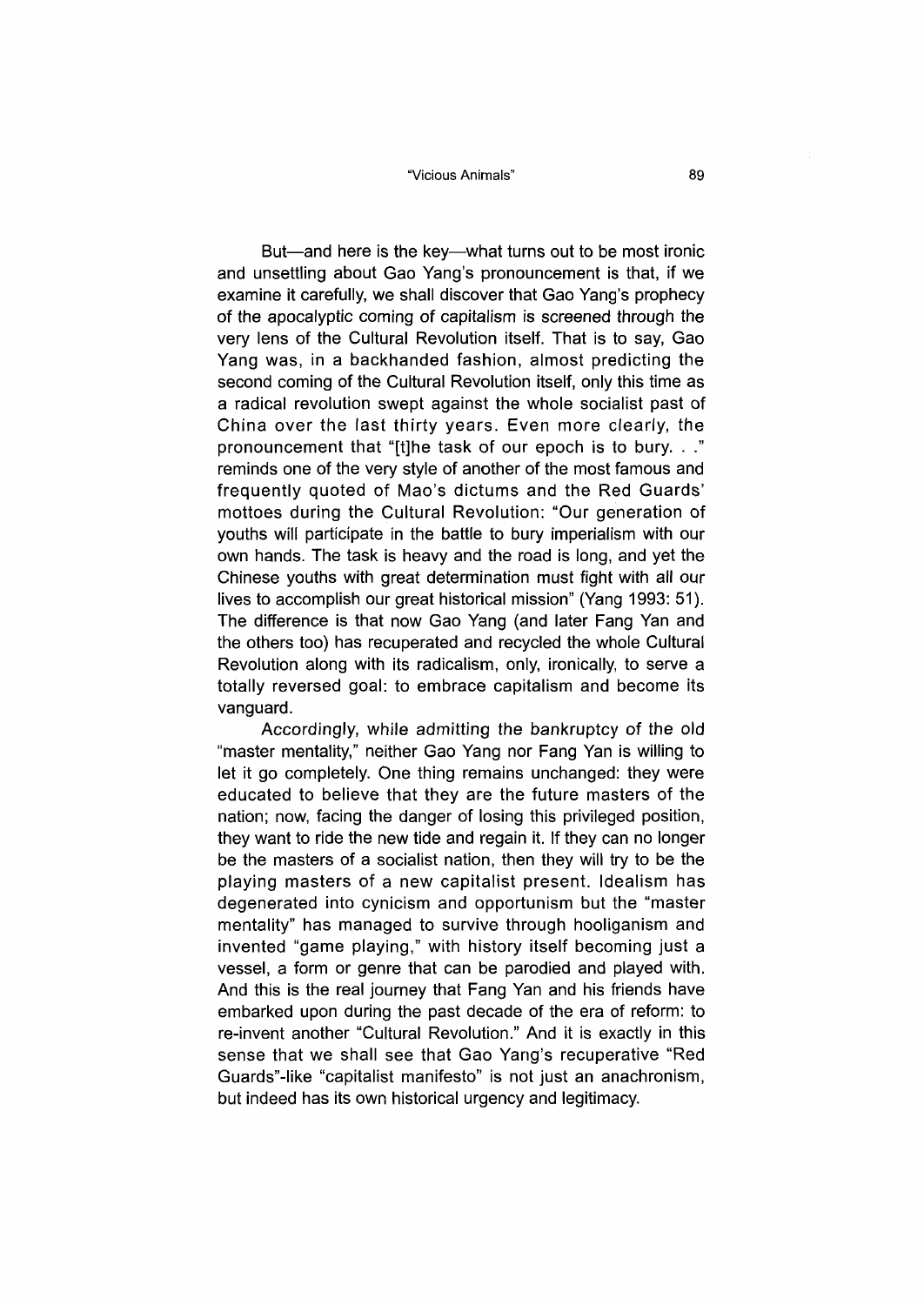#### **90** Yibing Huang

Back in 1988, Wang Shuo was probably the only writer in China who had given an alternative vision of the past ten years of "reform" in the fashion of a recharged "Cultural Revolution." Wang Shuo may also have been more accurate than many other Chinese fiction writers in locating the genealogy of that liminal moment of crisis and showing us that the legacy of the Cultural Revolution did not expire entirely, but, like a beast in the jungle, has prevailed through the whole 1980s and has constantly haunted and invaded the contemporary Chinese social imagination. If in his early "hooligan" saga Wang Shuo had expressed sentimental feelings over the sudden rupture between the past and the present at the dawn of the era of reform, then in *Playing for Thrills* he shows that actually the rupture between the past/ the revolution and the present/ the reform can be re-bridged by viewing the latter as a recuperation and re-invention of the former in a new capitalist mode, along with all its vehemence and violence.

The story of *Playing for Thrills* concludes with a metafictional open-ending:

I am sitting beside a window aboard a rumbling train, reading a book, it seems. . . The protagonist of my book is a compulsive gambler who never does an honest day's work. One day he finds himself suspected of murder. Forced to delve into his memories by calling on old friends, he produces a book of life that is missing seven of its pages. I read how he takes extraordinary measures to ferret out old ghosts, all the way back to his youth, but to no avail. How stupid he is, running back and forth without a clue as to how anything might turn out. . . The author appears reluctant to lay down his pen, wanting to keep at his copious excesses and take this fellow all the way back to his mother's womb. I don't feel like reading any more, since I figure he'll end up a chubby little darling with laughing eyes who waves his hands and sucks on a baby bottle as he is pushed around town in his stroller, rocking back and forth, loved by all who see him.

I close the book after getting through about a third of it; the pages I've already read and those I'll never get to are as different as: black and white. (Wang Shuo 1997: 324-25)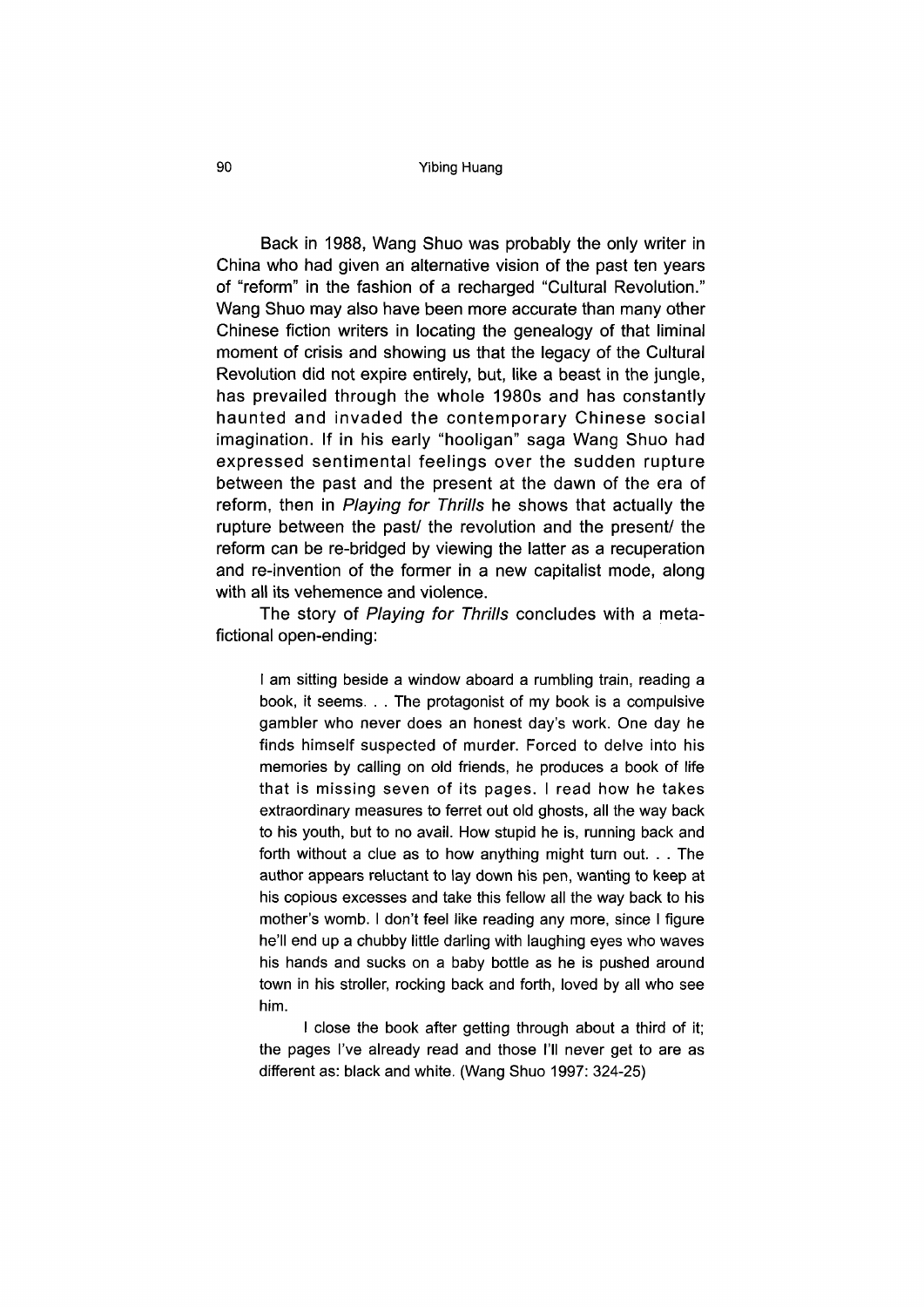This ending is fully parodic and ironic. On the one hand, we as the actual readers may have already come to the actual end of the novel and accept the thirteen days in reverse order as the ultimate origin of all the disillusionment and crisis that Fang Yan has suffered.Yet on the other hand, we are told that this quest is far from closed, and that in fact it could have been continually traced back to an even earlier age and through all the years of Fang Yan's growing up. Thus, it is only reasonable to say that *Playing for Thrills* itself is far from being a finished version of the genealogical search for the origin of the present, along with all its crises; instead, it awaits its sequel.

This urgency in the continual genealogical search for the origin of the crisis of the present is further enhanced by one of the crucial facts about the 1990s. That is, the grand march of new capitalist revolution in China has not been stopped or slowed down; on the very contrary, its pace has been accelerated and its logic has been made more than ever apparent. Accordingly, this new capitalist revolution has more than ever revealed its own duality regarding its linkage with the legacy of the Cultural Revolution.

### *Vicious Animals:* **Degenerated Revolution and Refashioned History**

Therefore, it is not entirely strange or sudden for Wang Shuo, as he entered the 1990s, to finally re-open the history of the Cultural Revolution and to refresh or re-fashion the collective cultural memory of it. *Yearning (Kewang),* a TV drama series that was mainly scripted by him, became an instant national hit by representing in a melodramatic mode ordinary people's lives throughout the Cultural Revolution (see Zha 1995). In the meantime, *Vicious Animals,* a semi-autobiographical novel about a group of Beijing adolescents' coming of age during the later period of the Cultural Revolution, was immediately hailed as a pioneering work in having offered an alternative vision of the connection between his generation's coming of age and the Cultural Revolution.

*Vicious Animals* should be viewed as the sequel of *Playing for Thrills.* It continues the retrospective search for individual identity and a personal history, or the genealogy of the present,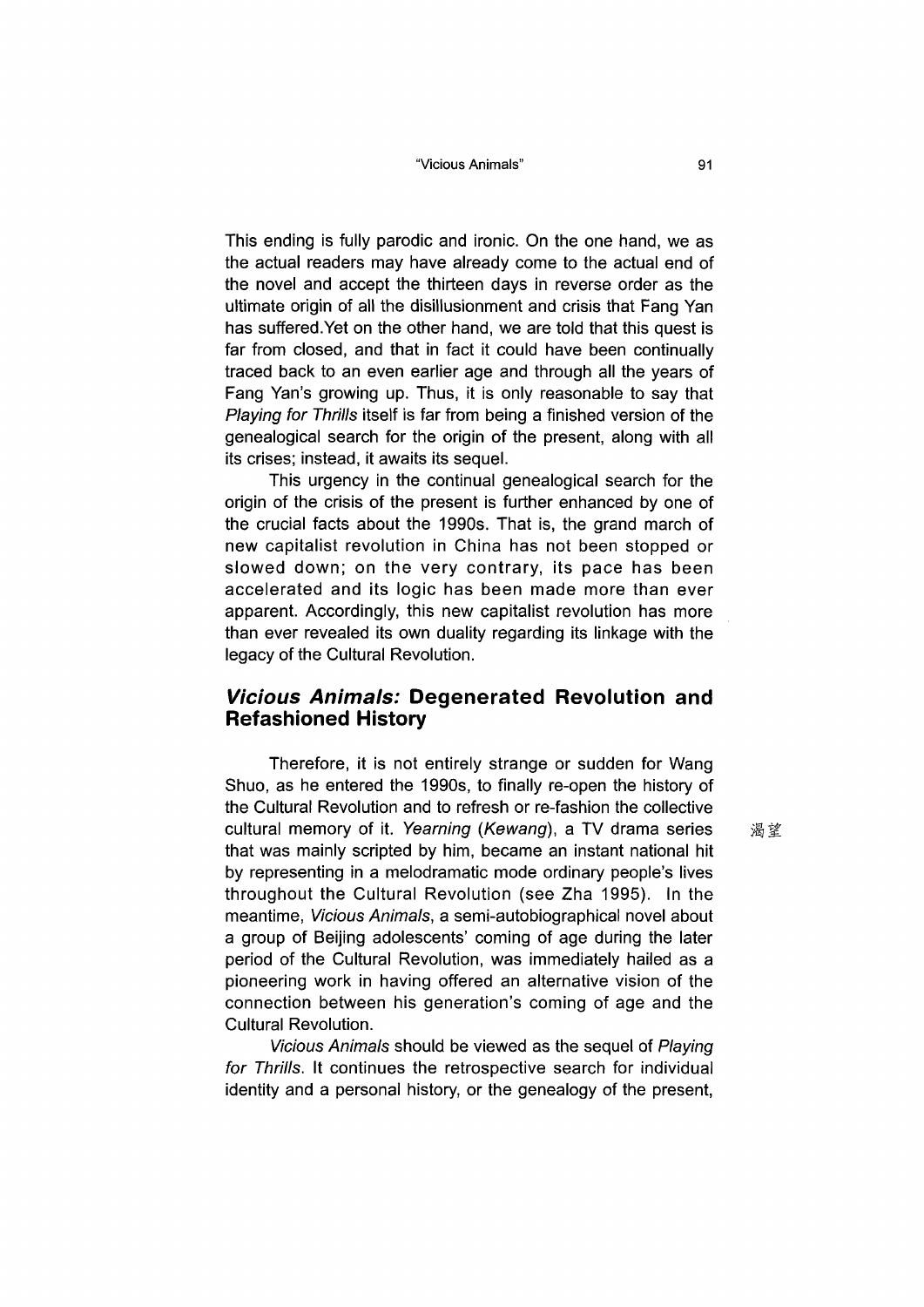that was initiated by Fang Yan but was not finished at the end of *Playing for Thrills.* The story appears to be a summary and remembrance of the first person protagonist's adolescent initiation during the later period of Cultural Revolution. Retrospectively, it serves as an intriguing fictional illustration of urban Beijing life in the 1970s that had already been succinctly represented by the famous Misty poet Duoduo in his underground poetry. While Duoduo's poetry from the 1970s had by the 1990s become historical, *Vicious Animals* was a work from the 1990s attempting to recreate and refashion the contemporaneousness of the Cultural Revolution through history (cf. Huang 2001).

米蘭 Partly owing to the generation gap, what differentiates *Vicious Animals* from most works of the previous "scar literature" *(shanghen wenxue)* or "educated-youth literature" *{zhiqing wenxue)* from the early 1980s is that it reveals another world in which the experience of adolescent initiation is described as rather "pre-conscious" (or "pre-historical") and enveloped by a moral ambiguity and relativity. This is also to say that it appears as rather phenomenological, instead of overtly ideological. As represented in the story, there is the presence of an adult world associated with social and educational institutions, such as schools, teachers and parents. Yet at the same time, during the later period of the Cultural Revolution, these educational institutions had apparently already lost considerable authority over their young subjects, and had actually receded to the background. Instead, foregrounded in the story are the protagonist's running-wild experiences and adventures in the company of his teen friends from similar family backgrounds as a group of junior "playing masters." In particular, the story focuses upon the young protagonist's sexual awakening and initiation, eventually effected through both psychological and physical violence, such as the protagonist's final conquest of his erotic object, Milan, the female protagonist, and his defeat of a fellow member of this youth gang, after having endured a series of frustrations and humiliations. Later, Wang Shuo the author would designate such an unguided coming-of-age experience, one marked by emotional brutality and violence, as "cruel youth" *(canku qingchun)* (see Wang Shuo *et al* 1992: 57).

多多

傷痕文學 知青文學

殘酷青春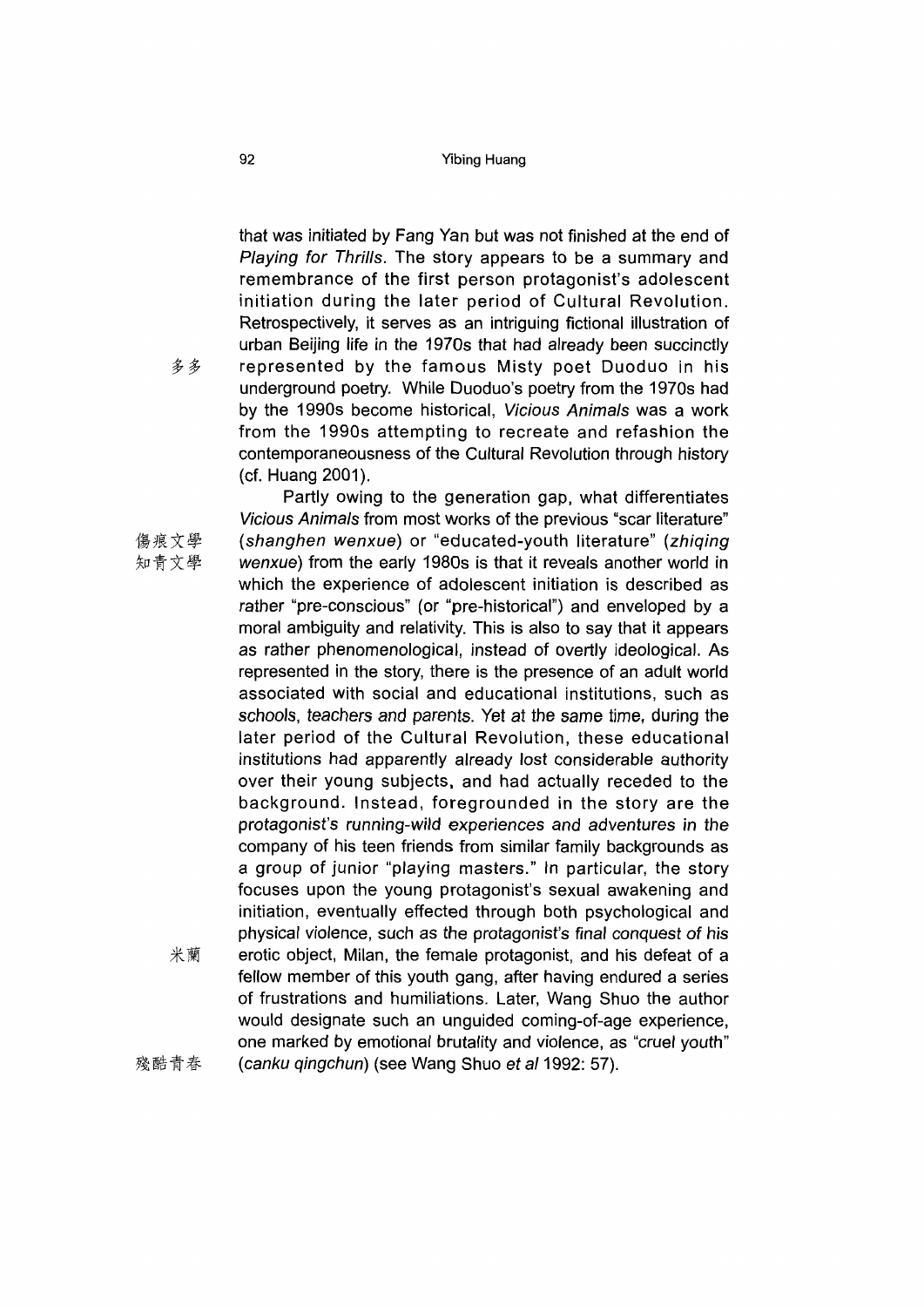All these may invite a quick association of these young "playing masters" with the so-called "rebels without a cause" that we are familiar with in the already stereotyped Western version of "youth culture" (as found in J. D. Salinger's *The Catcher in the Rye).* But what makes *Vicious Animals* ultimately distinctive is that it reveals the existence of a hybridization of an orthodox socialist revolutionary culture that has been the major content of early education during the Culture Revolution, allowing the unorthodox seeds to germinate and emerge from the cracks of this education. This education has not led to the emergence of legitimate successors of the revolutionary cause as the protagonist's PLA officer father has wished, but to the awakening of the beast instinct and desire inside the young subjects' selves, blurring the distinction between right and wrong. Hence the novel's title, "Vicious Animals." That is also to say, Wang Shuo has represented and probed into an unnamed psychological gray area and revealed the ambiguity of the education of the Cultural Revolution itself.

We shall see the ambiguity and nuances of this initiation experience in the following examples from the novel.

The story started with the protagonist's junior high school life in Beijing in the mid-1970s, during the late Cultural Revolution, when "there were not many young people around in the city, since they all went to the countryside or to the military, and the school could barely maintain its normal educational order and function. It was against this background that the protagonist had his fantasies about life:

At that time I went to classes only because I did not want to lose face. I did not worry about my future at all, which was already pre-determined: after graduation from school I would join the military and become a junior officer with a four-pocket uniform. This was my entire dream...

In my fantasy there was only a Sino-Soviet war. I longed so much for a world war. I never doubted that the iron fist of the PLA would crash the war machines of the Soviet Unions and the United States, while I myself would emerge as a war hero looked up to by the entire world. I only shouldered clear responsibility for the liberation of the whole world. (Wang Shuo 1995a: 251)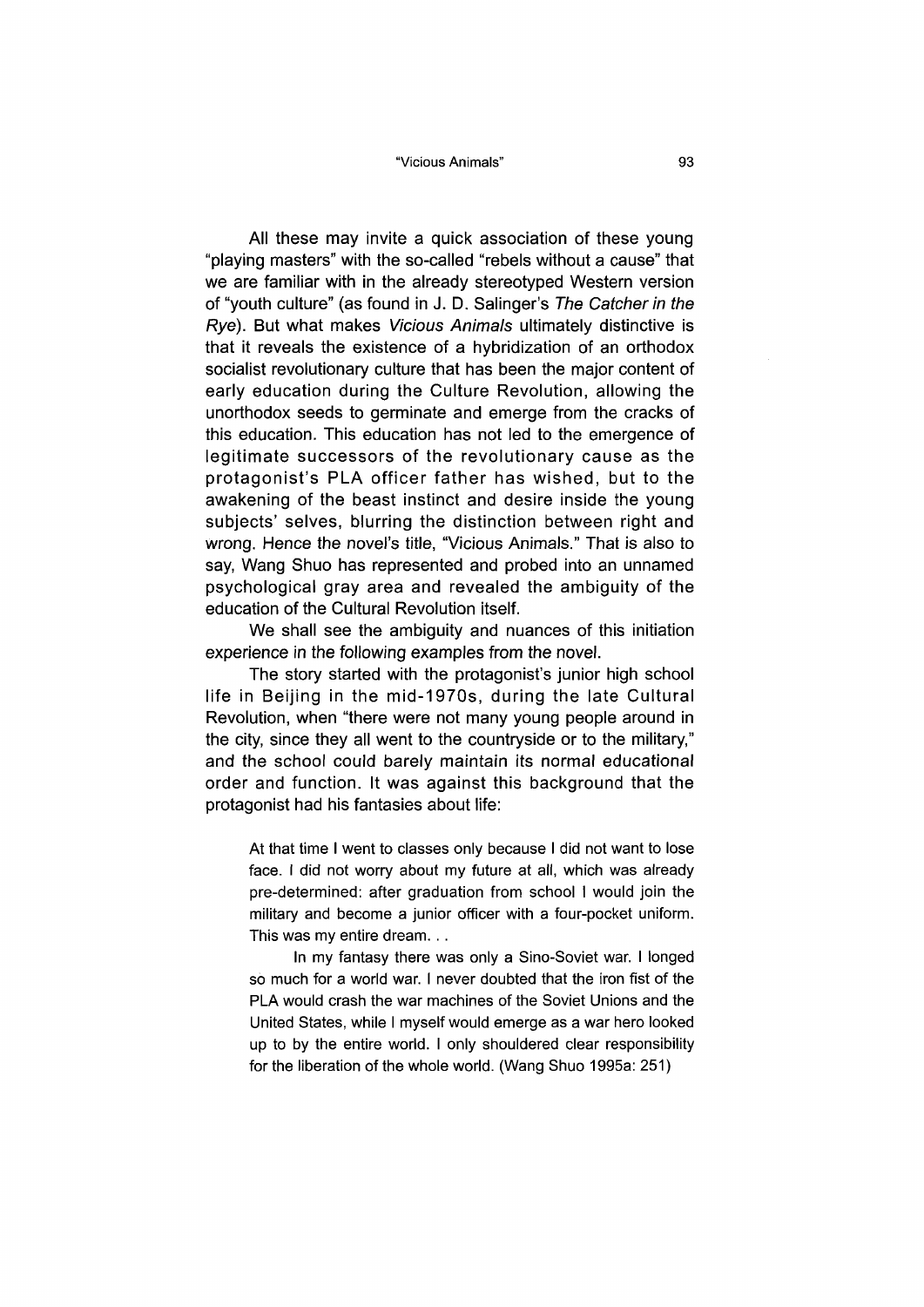But school life forced him to live in a more banal and boring reality, and this contrast in turn provoked a reaction in him: "While one was forced into a banal and boring life that conflicted with one's own will and interests, one would seek a base habit as a gesture or a symbol, instead of staying passively bored and sick" (Wang Shuo 1995a: 252). So, he frequently deserted school and slipped into strangers' apartments. One day, by accident, he was struck by the beauty of a girl's portrait photo in one of the apartments that he slipped into; he had his erotic awakening and developed an emotional obsession from that point on. Now, revolution and war started to lose their appeal in the face of this new obsession:

That year international communist movements had gained impressive triumphs worldwide and particularly in Southeast Asia. The Vietcong, which had always been supported by our country, took Saigon and then swept over the whole of Indochina. . .The United States suffered a face-losing defeat. Yet all these glorious triumphs no longer excited me. I was now facing urgent individual frustrations that needed to be dealt with. (Wang Shuo 1995a: 256)

And he sought emotional comfort and guidance from the revolutionary *bildungsromans* that were then circulated in private, such as *The Song of the Youth, How the Steel Was Tempered,* and *The Gadfly,* while admitting that

my first revolutionary romanticism and longing for a dangerous life on the edge was indeed inspired by them. What fascinated me the most were those episodes of romance between these revolutionaries and bourgeois women. When Pavel finally lost Tonya, I felt the deep sorrow for him; when Tonya and her bourgeois husband appeared again, I felt a deep pain of being torn. Ever since then I have been trying to seek a compromise between revolution and romantic love. (Wang Shuo 1995a: 261)<sup>3</sup>

The last sentence is a key to the protagonist's subject formation during that period. As a result of the compromise, the

<sup>3</sup> Both Pavel and Tonya are characters in the popular Soviet Russian novel *How the Steel Was Tempered* by Nikolay Ostrovsky.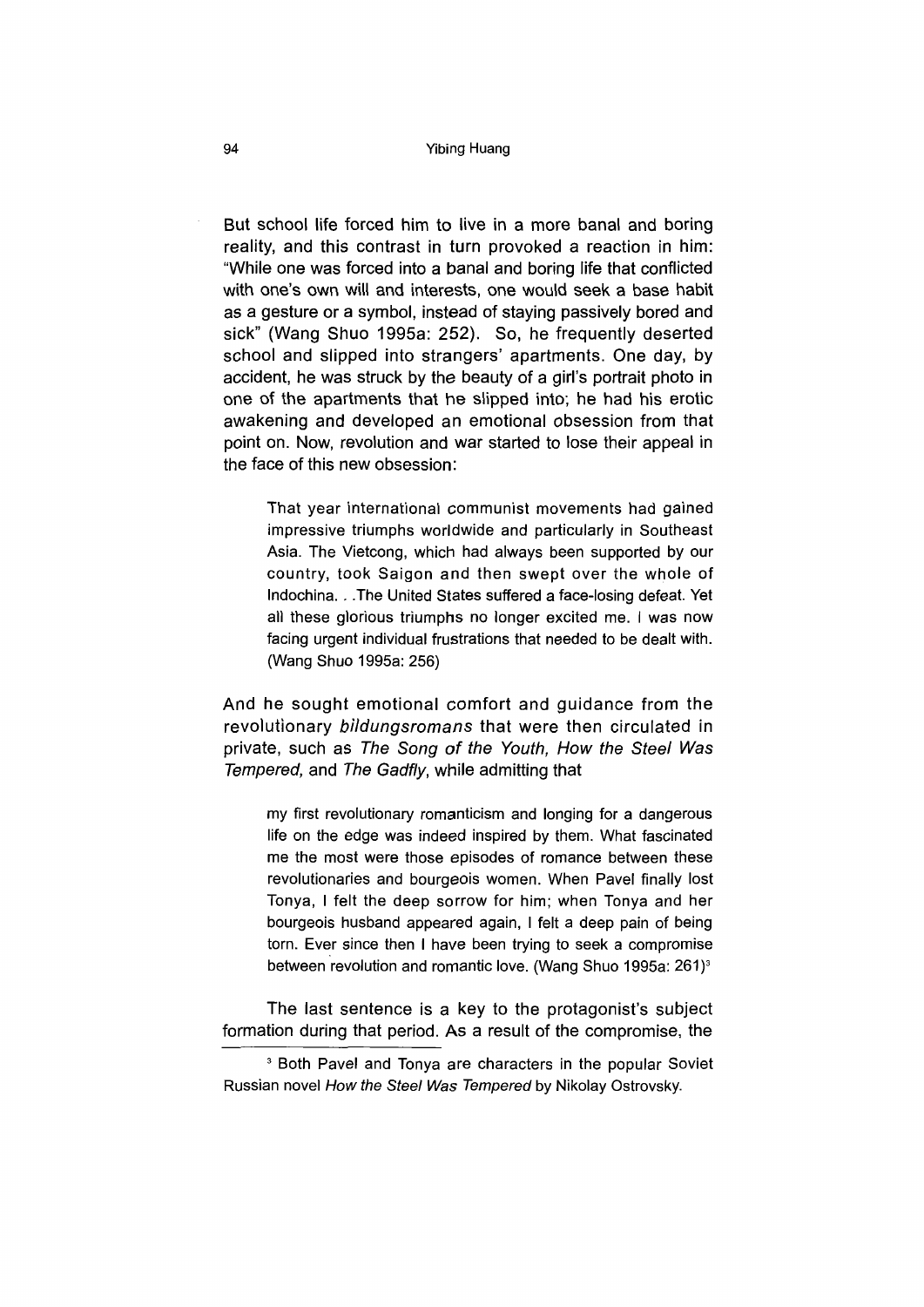longing for a revolution eventually degenerated into a longing for "a dangerous life on the edge," and the romance between the revolutionaries and bourgeois women inspired him to desire a compromise between revolution and personal love (or a quest for bourgeois life). This kind of eclecticism and conformism later proved to be a crucial mental exercise and preparation for the very transition from the Cultural Revolution to the rapid embrace of capitalism in the post-Cultural Revolution era.

Via this logic, the conflict between desire and revolution is eventually resolved and turned into a transition from the latter to the former, and the emergence of "hooligans" and "playing masters" is one of the most natural consequences of this transition. Apparently there are no available alternatives to help the protagonist survive this *weltschmerz* (or world-agony) except his self-acquired animal instinct, which eventually led to his violent possession of Milan and his cynical world-view. The story ends with his quasi-existentialist reflection on the surrounding world and his desperate effort to hold on to something solid and not to drown in the swimming-pool when one of his former victims took revenge on him. This last scene can actually be read as a metaphorization of the protagonist's existential condition during his adolescence and the later period of the Cultural Revolution. The stable and old world collapsed around him, yet he could not find a firm place to stand:

I was rolling and crawling through the clear and transparent water of the swimming pool, moving my limbs in fear, trying to touch bottom and standing upon something solid and firm, yet whatever my limbs touched was just soft emptiness. I could feel its heavy and pliable existence, yet it was shapeless; whenever I tried to grasp it, I saw it slipping away between my fingers. . .1 started to cry, sobbing in despair while swimming. (Wang Shuo 1995a: 331-32)

But this ending is an ironic one. While the protagonist in the narrative at that particular historical moment was suffering from adolescent confusion and despair, the narrator is obviously narrating it with a self-awareness and a strong sense of nostalgia. This nostalgia, if we may put it more boldly, actually comes from the perspective of a successor in a new reality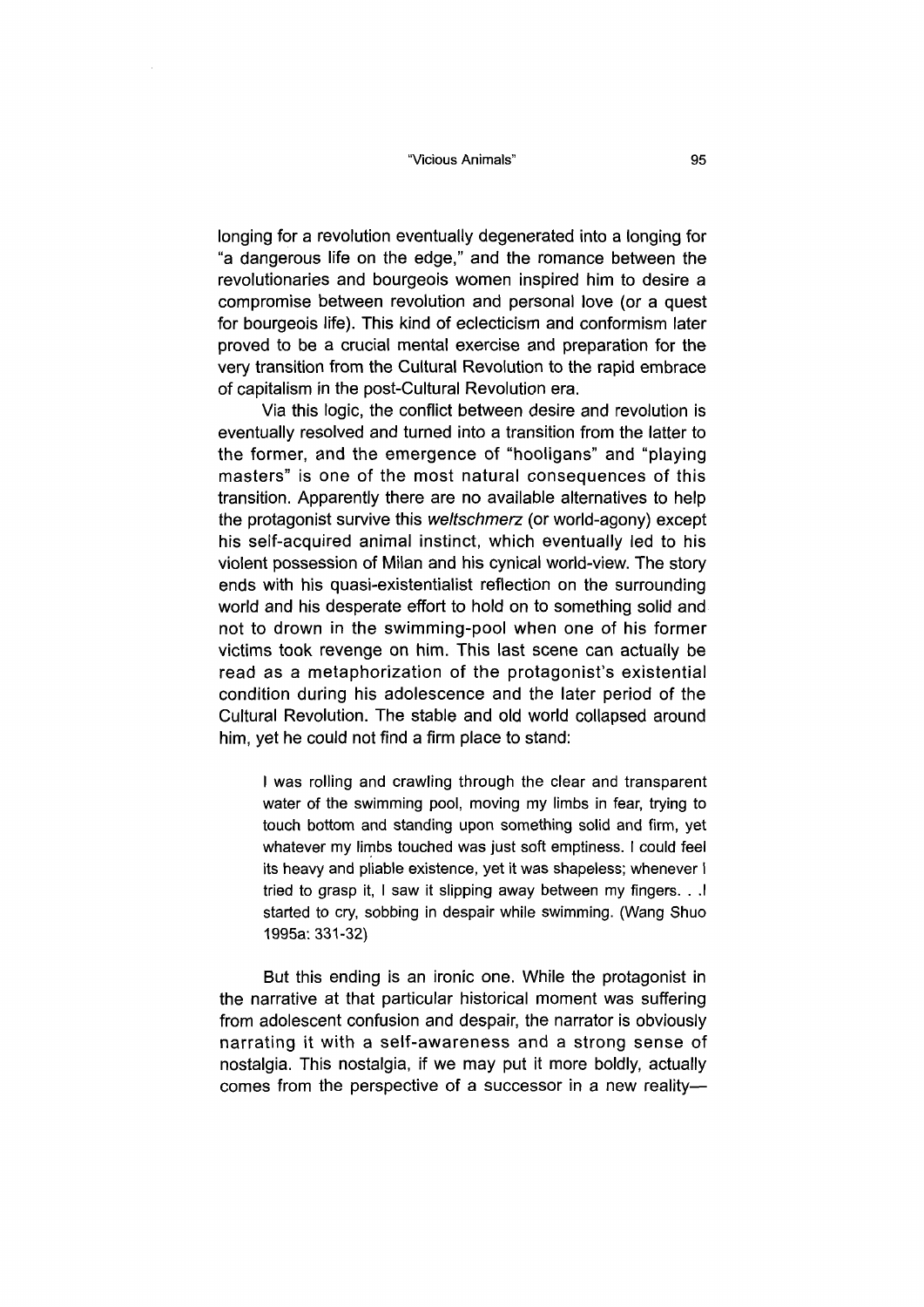namely, a quasi-capitalist reality—and he belongs to a new emerging elitist class: the new "masters" of the present and the world. This perspective is indicated by the narrator and protagonist's confession at the beginning of the story: "After thirty, I finally lived a decent life that I had longed for for so long. All my efforts had paid off' (Wang Shuo 1995a: 248). That is to say, the life of a successful, self-made middle class individual in contemporary China.4

In fact, within the narrative itself, the first person narrator constantly invokes analogies between the young "playing masters" back at that time and the ones from the present, and draws a scandalous lesson about the Cultural Revolution:

I am grateful to the era in which I lived, when students gained unprecedented liberation, not having to learn useless knowledge that was doomed to be forgotten. I feel a great sympathy for today's students, because they can do nothing even if they have realized that they are wasting their youth. Even till today I still insist that people force young people to study and tempt them with bright futures, only in order not to give them the chance to make trouble on the streets. (Wang Shuo 1995a: 251)

But this claim clearly reveals that it is a calculated claim, based on the after-fact that the narrator *T* now is already a successor in the current social order. Thus, this claim is also a strategic move to help the narrator further solidify his newly acquired social status as a successful middle-class individual. The following analogies make this intention even more obvious:

We looked up to and envied those gangsters and hooligans who dominated different parts of the city just like people adoring the popular music stars of today. (Wang Shuo 1995a: 263)

<sup>4</sup> Here obviously one needs to further elaborate on the "successful middle class." The Cultural Revolution is a preparation school and laboratory for the future "playing masters" in the capitalist era (see Ci 1994). For a discussion on the contemporary phenomenon 成功人士 of "successful individuals" (*chenggong renshi*), also see Wang Xiaoming *et al* (1999: 71-80).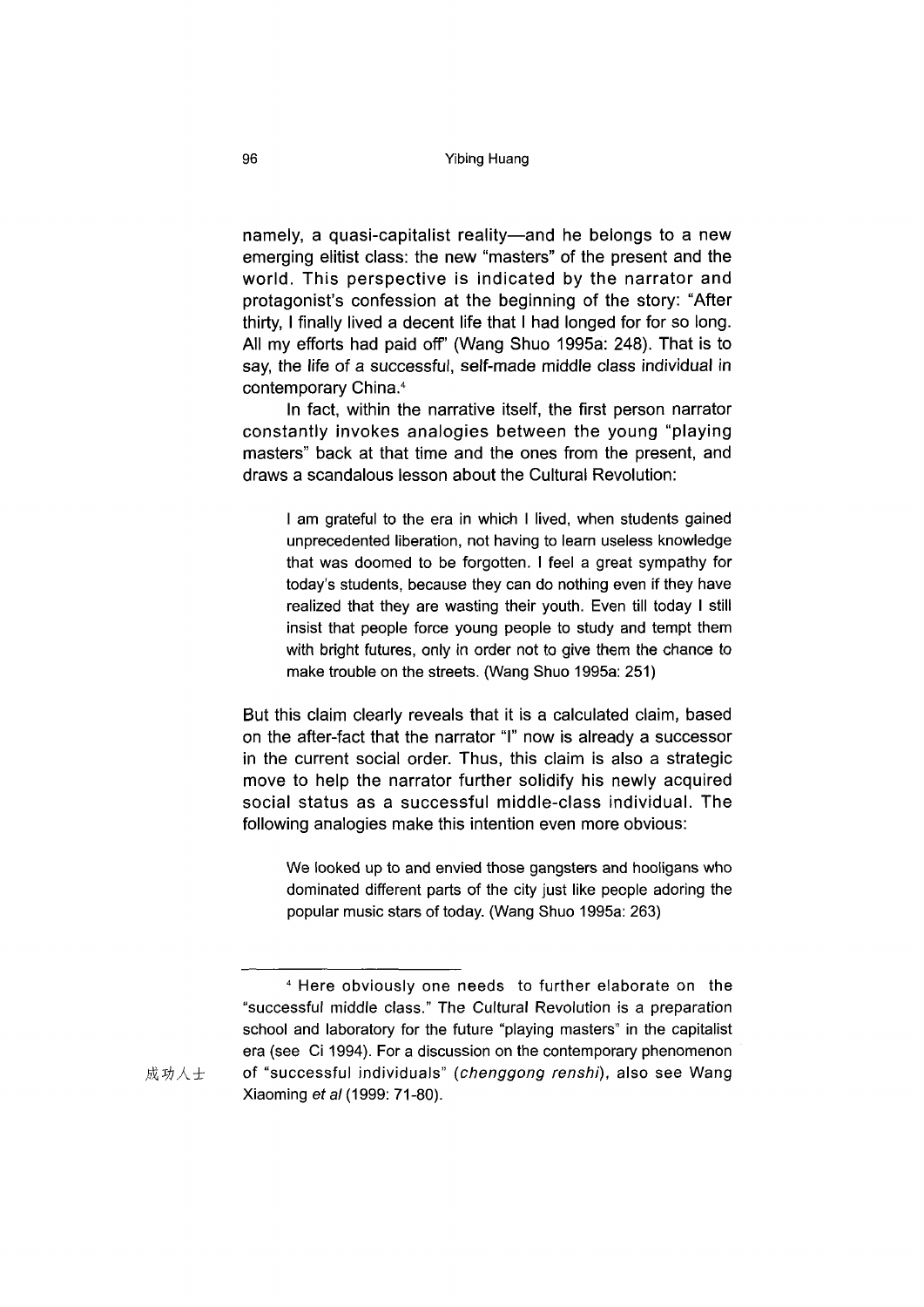At that time the chicness and classiness of military uniforms were well above those of today's name-brand fashion clothing. . . These boys and girls, wearing old military uniforms from the army, the navy and the air force looked very striking on the dim streets back more than ten years ago, and all of them felt very good about themselves, holding respect for each other and looking down on the others, the same way that stars, dressed glamorously, gather together to give awards to each other in movie circles today. (Wang Shuo 1995a: 271)

By a sleight of hand, Wang Shuo now collapses the division between the past and the present and re-connects them by drawing a comparison between the young playing masters during the Cultural Revolution and the new social symbols of success in the present-the pop music and movie stars. In doing so, he suggests that these two eras can actually be rejoined, in the way that those old "young playing masters" could very easily have re-invented themselves as the new "playing masters" of the reform and capitalist era (or, conversely, the "playing masters" now can re-package and showcase their Cultural Revolution past in terms of the images of the new capitalist era). All this testifies to and legitimizes the success achieved by a selective and negotiated combination of rebellion and compromise. In this respect, Wang Shuo's protagonist and alter ego appears to be a faithful illustration of Deng Xiaoping's pragmatic golden rule for the reform era: "It doesn't matter whether they are white cats or black cats, as long as they catch mice." The Red Guards and the hooligans are remodeled and reunited in their new incarnation: the "playing masters" of the new market era.

However, this kind of successful transition and transformation may have been achieved through the exclusion of the parts of history that may testify to the opposite. That is to say, history needs to be refashioned in order to conform to the agenda of the present. Seen from this perspective, indeed, the whole story of *Vicious Animals* may not be a faithful historical account of the latter period of the Cultural Revolution, as it claims to be. Ultimately, it is no less a (meta-)fiction of the reality of China in the 1990s than *Playing for Thrills* is of the "present" reality in the 1980s. That is why, about two-third of the way through the story, the narrator suddenly jumps in and confesses: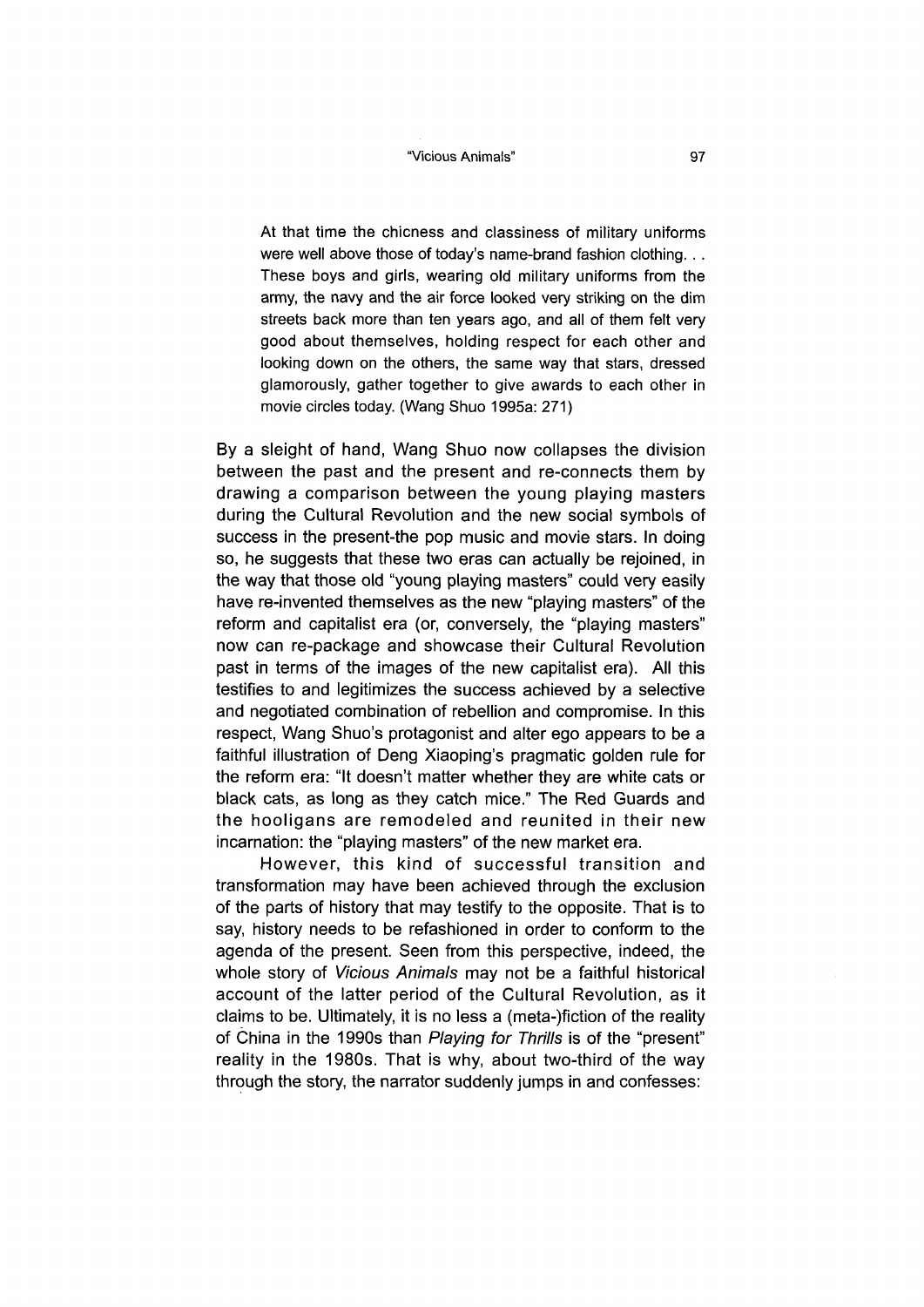Now my mind is as lucid as the bright moon, and I find that I am making things up again. At the beginning I once swore that I would honestly tell this story and restore the truth. . .Yet this story that began with a sincere narrative effort has already become lies on paper, in spite of my enormous exertions. I no longer dare to confirm which were true and indeed happened, and which were false and were borrowed and mixed in, or entirely fabricated. (Wang Shuo 1995a: 321-23)

While originally meant to be a genealogical search going back to the Cultural Revolution, this search finds its ultimate roots in the floating and versatile present, not in the past. In the end, this genealogy proves to be a constant interplay and oscillation between the never-fixed present and the ever re-accommodated past. Gradually, the Cultural Revolution itself has evolved into a new cultural signifier in the 1990s, to be re-encoded and redecoded according to various cultural and ideological, as well as public and personal, agendas. The nostalgic recuperation of the Cultural Revolution thus serves as an emotional tribute to the residual history of the past, an ideological legitimization of the newly emerging social order and hierarchy, as well as the new cultural logic of a mushrooming Chinese capitalism in the 1990s.

Indeed, a significant change has occurred between the pre-1989 Wang Shuo and the post-1989 Wang Shuo. If in the former we see more a blasphemous Wang Shuo who understands "play" and "game" in terms of a recuperated residual ideology of "revolution," for the latter this "revolution" has gradually degenerated or been refashioned as the object of a conservative "nostalgia" for consumption in the mass imagination and collective memory. In other words, a secret anarchist passion is finally spent and is repackaged as a cultural commodity. Ironically, having admitted to the failure of his "coup d'etat" as a "playing master" in *Playing for Thrills*, Wang Shuo has finally succeeded in remodeling himself as the "master" of the market in *Vicious Animals*—through packaging and consuming a past "revolutionary age."

### **Nostalgia and the Success Story of Capitalism**

That is also to say, by making reference to the Cultural Revolution in his TV melodramas and bestsellers, Wang Shuo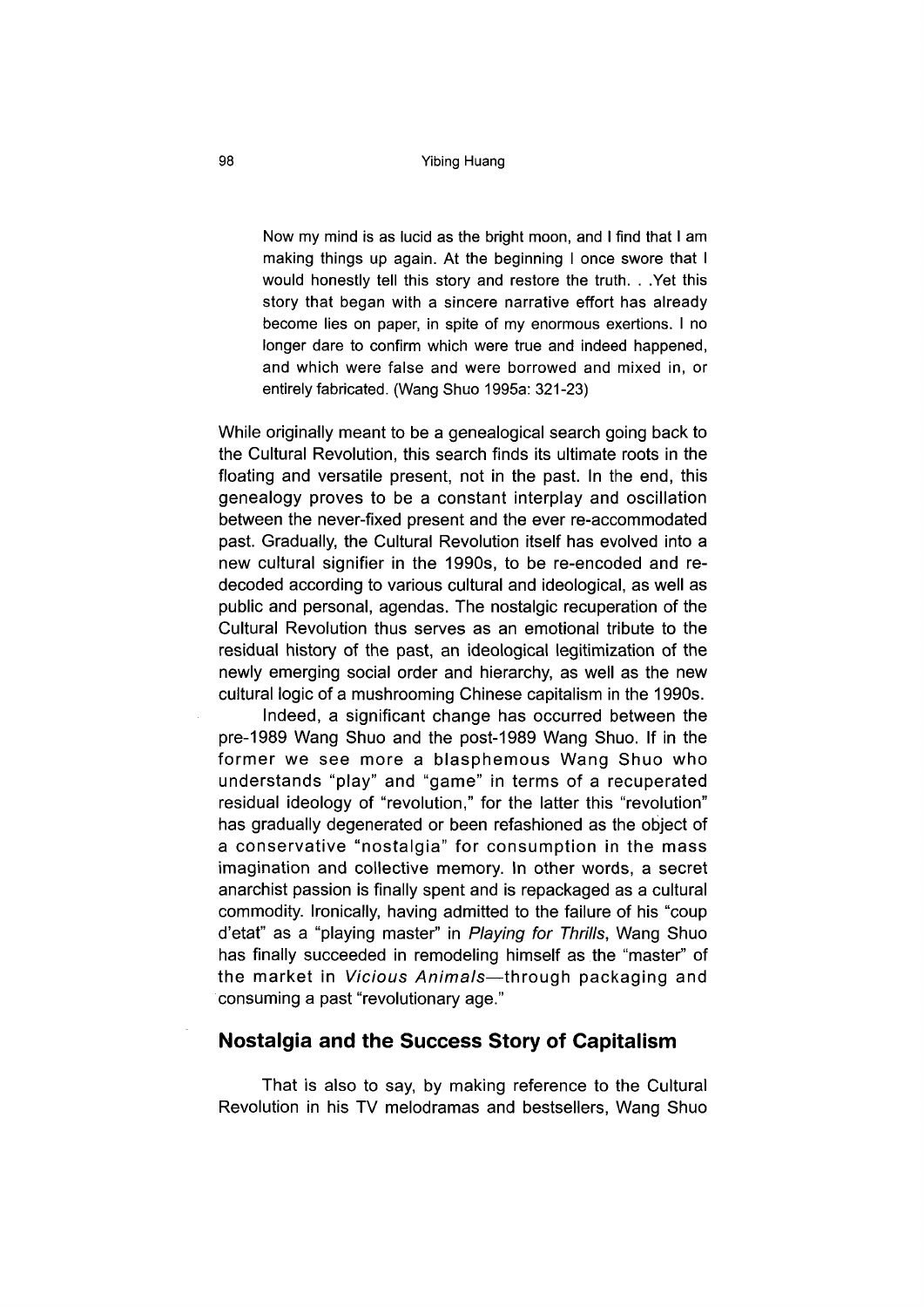has actually admitted his inability to fully comprehend the history of the Cultural Revolution or to further historicize it. What he does, instead, is to represent the Cultural Revolution in a newhistoricist fashion that Fredric Jameson has discussed in relation to nostalgia (see Jameson 1992a, 1992b). In this sense, nostalgia is a deliberately selective and subjective mechanism of memory, or rather an indicator of the tenacity of the Chinese capitalism flourishing in the 1990s, after the decade of reform in the 1980s. From this perspective, the Cultural Revolution has indeed made its successful come-back, if only under an unspoken agreement that its history be purposefully suspended or represented for the sake of the present. And this can even be seen as a Faustian pact between the nascent successful bourgeois middle class and the still self-entitled "socialist" state in contemporary China. Via such "play," Wang Shuo has accomplished his coup d'etat of regaining his "master" status he is now the star author of best-sellers, the darling of the media, and the cultural idol and "godfather" for an entire new generation of ambitious Rastignacs—young writers and promoters of "urban new man" *(chengshi xinrenlei).* If the Fang Yan in *Playing for Thrills* found himself broke, the Fang Yan in *Vicious Animals* (just like Wang Shuo the author) has become a symbol of success.<sup>5</sup>

城市新人類

<sup>5</sup> In fact, this sleight of hand is also clearly shown in his *The Playing Masters (Wanzhu)* trilogy: "The Playing Masters" (Wanzhu) (1987), ^Nothing Real or Serious" *(Yidian zhengjing meiyou)* (1989) and "You Are Not a Vulgar Person" (Ni bushi yige suren) (1992) (see Wang Shuo 1995e; 1995f; 1995c). While most critics of Wang Shuo have emphasized the political or ideological subversiveness and blasphemy underlying those carnivalesque stories, few of them have pointed out that those stories also serve as allegories of the rapid progress of a market economy in China. In this light, the seemingly totally mischievous schemes should not be viewed as purely satirical and parodic, but rather as serious and ambitious business attempts by the "playing masters" to ride the tide of the nascent yet already triumphant market economy. If in the 1980s the "playing masters" still lingered at the periphery of society, in the 1990s they have gradually moved to the center, claiming their own legitimacy and even superiority by becoming skillful and successful cultural dealers.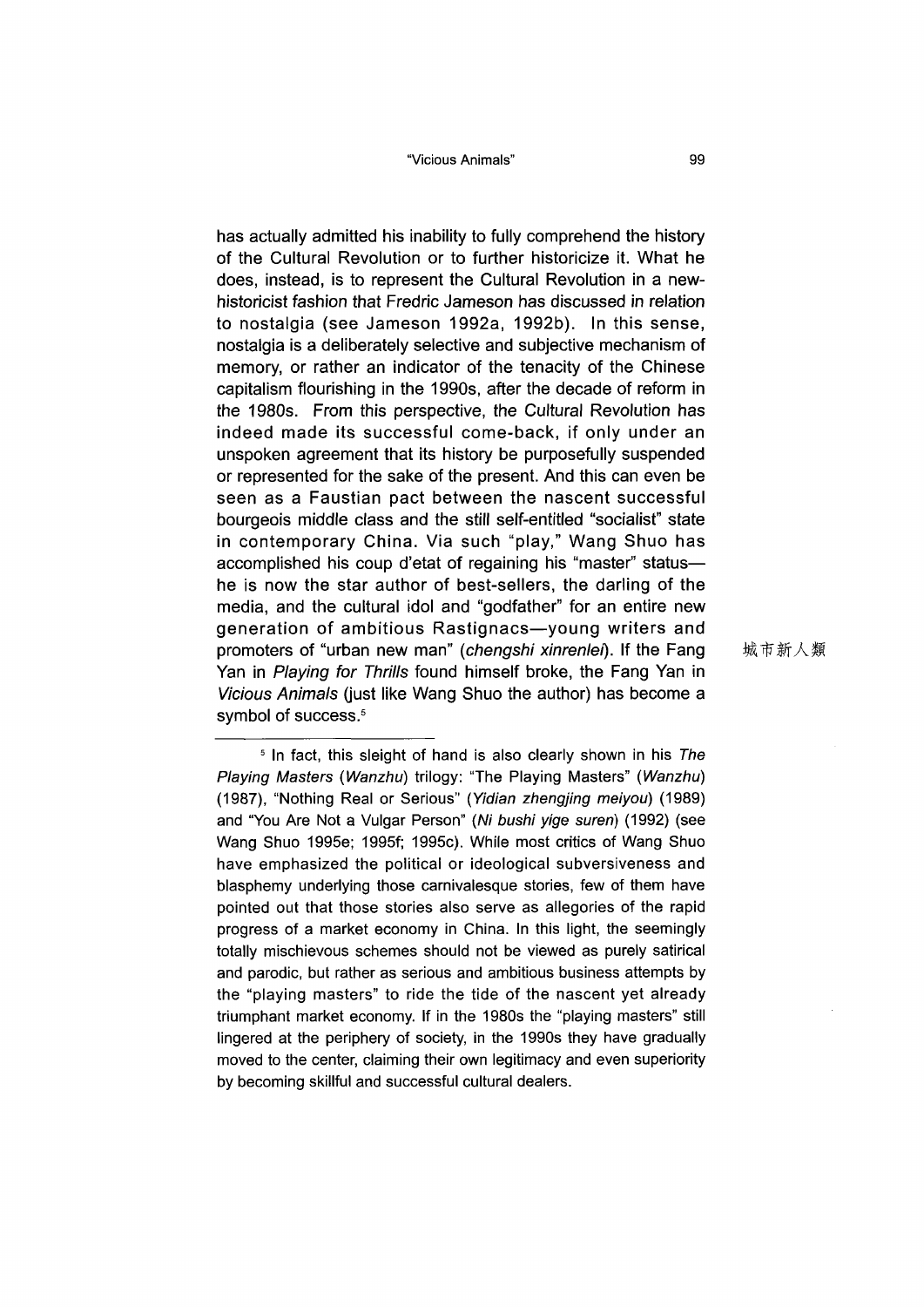#### **100** Yibing Huang

But the price for this success or seizure of power remains high. What accompanies it is the eternal loss of the authenticity of the past (alongside that of the individual), which in turn reveals the futility of any attempt to re-capture an objective history of the Cultural Revolution through fiction. This is not purely an aesthetic or stylistic problem, but an ideological one as well. It proves again what Marx has predicted in the *Communist Manifesto, that "all that is solid melts into air" (Marx 1978a: 476)* during the rapid progress of capitalization in China. Accordingly, within a few years, the once provocative and subversive Wang Shuonian popular literature in the 1980s has assumed a new role and become much more conservative or conformist in the 1990s. Socialism and capitalism have made their negotiated peace through a marriage. Revolution itself has finally been refashioned into a cultural commodity or souvenir. More than ever before, individual development is re-designated and measured against the standard success story of the individual in the capitalist market economy. The idealistic development of revolutionary youth is only a prelude to this success story of capitalism. Herein lies the real moral behind Wang Shuo's mode of cultural nostalgia and individual development in the 1990s.

Yet, Wang Shuo should also be viewed as one of the very few contemporary Chinese writers who have most pointedly represented the locality and hybridity of the "present" of China. He lucidly demonstrates that "history" is always rooted in the "present" and is ideologically charged as well. Hence no "pure" history exists, just as there is no "pure" present; rather, it is a product of compromises and negotiations between various forces and positions, for instance, between the past of the Cultural Revolution and the present of the undetermined progress of capitalization. While Wang Shuo has chosen to popularize the Cultural Revolution to serve his own aesthetic and pragmatic causes, through revealing and exposing the artificiality of this popularization, he has deftly shown the crisischarged nature and the full complexities of this transformation from socialism to capitalism in contemporary China. In the end, with all his sleights of hand or maneuvers, Wang Shuo proves to be a truly cunning "playing master" of the era of reform, in all its ambivalent and ironic senses.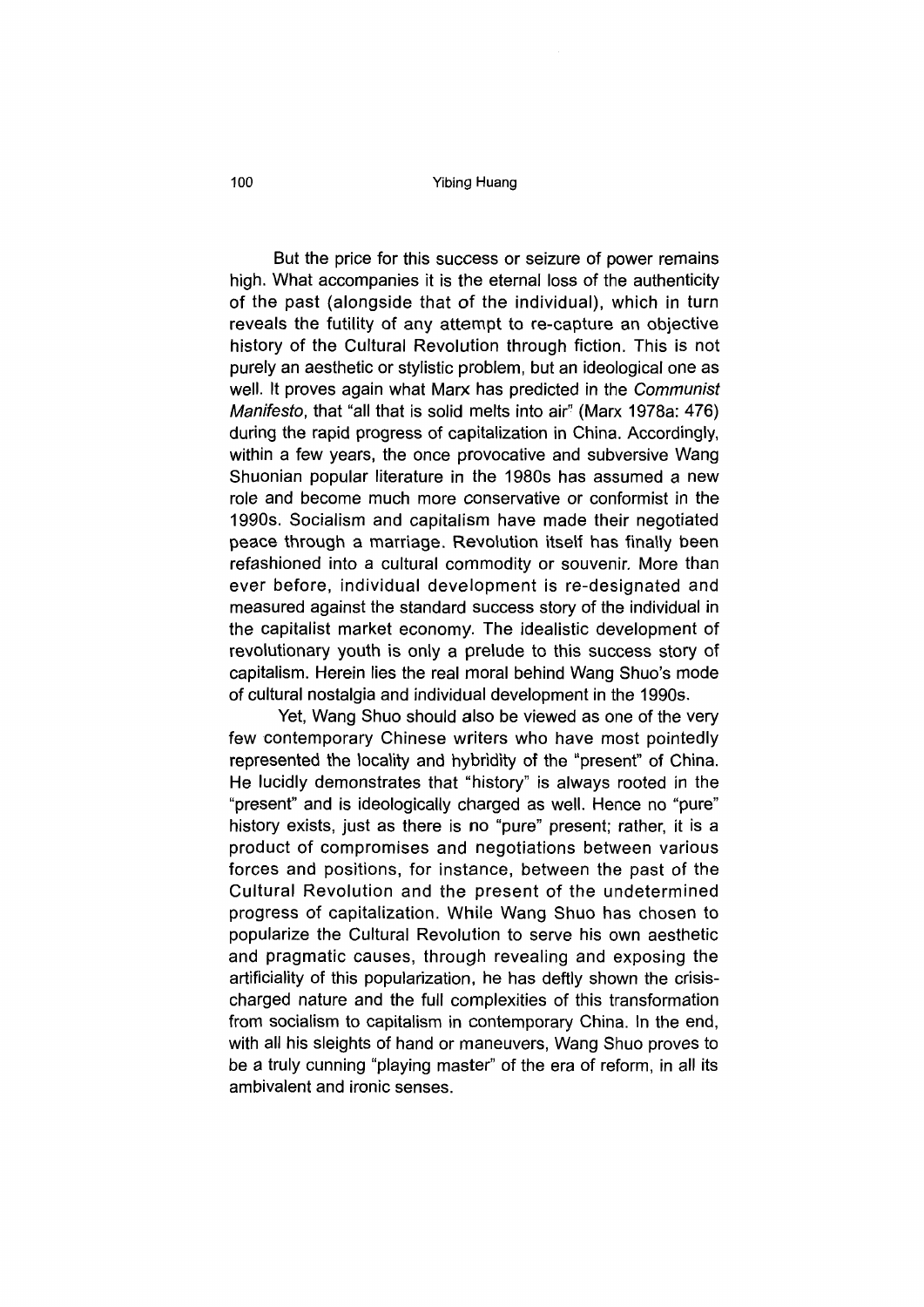## REFERENCES

- Cl, Jiwei. 1994. *Dialectic of the Chinese Revolution: From Utopianism to Hedonism.* Stanford: Stanford University Press.
- GAO Bao 高波, ed. 1993. Wang Shuo: dashi haishi pizi 王朔: 大 師還是痞子[Wang Shuo: Master or hooligan]. Beijing: Yanshan chubanshe.
- JAMESON, Fredric. 1992a. *Postmodernism, or Cultural Logic of Late Capitalism.* Durham: Duke University Press.
- ------. 1992b. (lOn Magic Realism in Film." In *The Signature of the Visible.* New York & London: Routledge.
- HUANG, Yibing. 2001. "Duoduo: An Impossible Farewell, or, Exile between Revolution and Modernism/' *Amerasia Journal* 27.2: 64-85.
- LU Xun. 1980. "A Madman's Diary." In *Lu Xun: Selected Works.* Vol. 1, Trans. Yang Xianyi and Gladys Yang. Beijing: Foreign Languages Press.
- LI, Zhisui. 1994. *The Private Life of Chairman Mao: the Memoirs of Mao}s Personal Physician.* Trans. Tai Hung-chao. New York: Random House.
- MARX, Karl. 1978a. "Manifesto of The Communist Party." In The *Marx-Engels Reader.* Ed. Robert C. Tucker. New York: W.W. Norton & Company. 469-500.
- -. 1978b. "The Eighteenth Brumaire of Louis Bonaparte." In *The Marx-Engels* Reader. 594-617.

WANG Shuo 王朔. 1995a. Dongwu xiongmeng 動物凶猛(Vicious animals]. In *Wang Shuo wenji* 王朔文集 [Collected works of Wang Shuo]. Vol.4. Beijing: Huayi chubanshe. 406-93.

- ------ *1995b. ha/m/an 浮出海面[Emerging from the sea].* In *Wang Shuo wenji.* Vol. 1. 196-293.
- ——. 1995c. "Ni bushi yige suren" 你不是一個俗人[You are not a vulgar person]. In *Wang Shuo wenji.* Vol. 4. 155-222.
- ——. 1995d. *Wande iiushi xintia*o 玩的就是心跳[Playing for thrills]. In *Wang Shuo wenji.* Vol. 2. 214-41.
- ----- 1995e. "Wanzhu" 玩主[The playing masters]. In Wang *Shuo wenji.* Vol. 4. 1-65.
- ——. 1995f. "Yidian zhengjing meiyou"一點正經沒有 [Nothing real or serious]. In *Wang Shuo wenji.* Vol. 4. 66-154.
- -, 1997. *Playing for Thrills.* Trans. Howard Goldblatt. New York: Penguin Books.